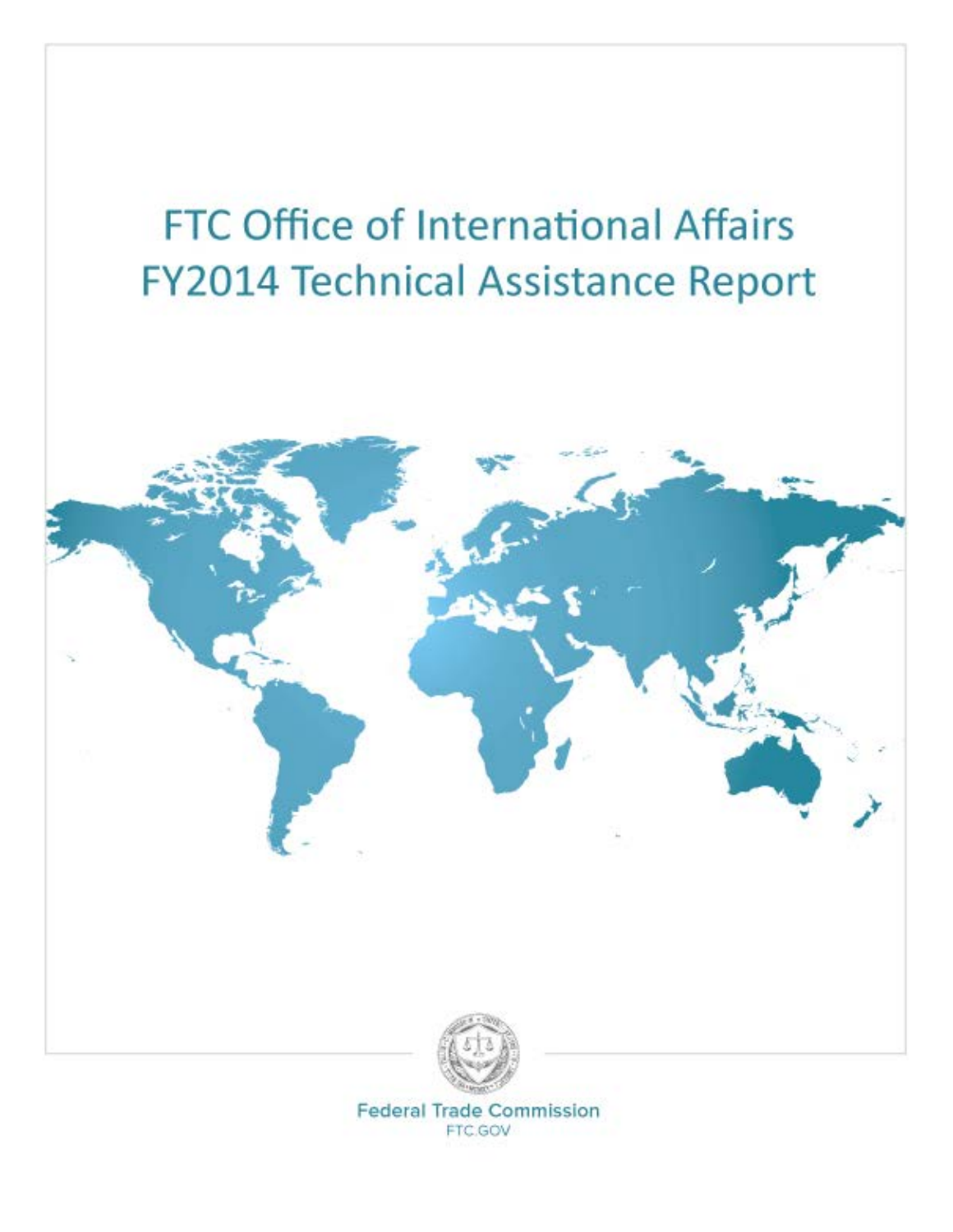# FTC OFFICE OF INTERNATIONAL AFFAIRS **FY2014 TECHNICAL ASSISTANCE REPORT**

| APPENDIX B: U.S. AGENCIES, INTERNATIONAL ORGANIZATIONS AND NETWORKS REFERENCED |
|--------------------------------------------------------------------------------|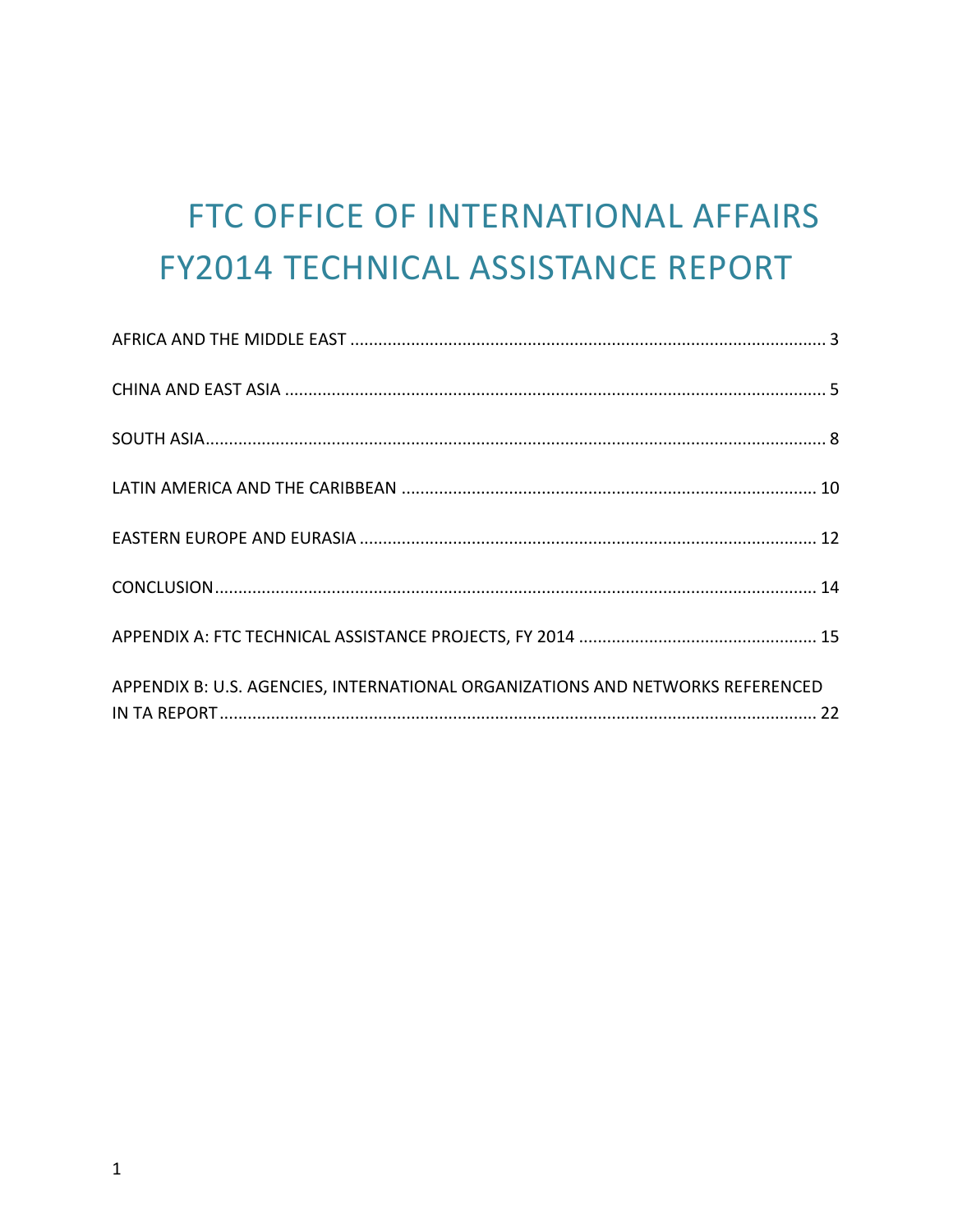To accomplish its dual mission to protect American consumers and promote competition in an increasingly global economy, the Federal Trade Commission ("FTC") helps foreign counterparts develop and enhance their enforcement capacity, build sound regulatory frameworks and improve agency effectiveness. Through its Office of International Affairs ("OIA"), FTC's attorneys and economists work directly with enforcement authorities, legislative bodies, regulatory agencies, academics, civil society and the private sector on a wide range of initiatives. The majority of the FTC's technical assistance resources support in-country resident advisor placements and short-term training programs that provide on-the-job training to develop the investigative and analytic skills of foreign agency staff. The FTC also provides advice on drafts of laws and regulations, helps counterpart agencies develop work processes and procedures, hosts foreign officials through its International Fellows Program<sup>[1](#page-2-0)</sup> and provides training for foreign delegations that visit the FTC.

In fiscal year 2014 ("FY2014"), the FTC conducted and/or participated in 52 technical assistance programs involving 70 jurisdictions, mainly in developing countries in Asia, Africa, and Latin America.<sup>[2](#page-2-1)</sup> The FTC funds this work from a variety of sources, including its own appropriated funds, cooperative arrangements with other U.S. agencies, including the U.S. Agency for International Development ("USAID"), the U.S. Department of Commerce's Commercial Law and Development Program ("CLDP") and occasionally from international organizations such as the Organization for Economic Cooperation and Development ("OECD") and foreign agencies themselves. In many cases, the FTC worked with other United States agencies and international organizations to deliver its technical assistance programming.<sup>[3](#page-2-2)</sup>

This report provides an overview of the key accomplishments of the FTC's technical assistance program in FY2014. The program is organized into five regional categories, and separates the agency's competition and consumer protection (including privacy) activities in each region. OIA

 $\overline{a}$ 

<span id="page-2-0"></span><sup>&</sup>lt;sup>1</sup> See International Fellows Program[, http://www.ftc.gov/internationalfellows.](http://www.ftc.gov/internationalfellows) Since 2007, under the U.S. SAFE WEB Act, the FTC has hosted 50 staff members for three to six months from competition, consumer protection, and privacy agencies around the world, including agencies that have participated in the FTC's technical assistance programs, and have hosted another 20 interns for shorter time periods. In FY 2014, the FTC hosted 6 International Fellows and 3 International Interns. Two of the International Fellows came from the European Commission, and one each came from Argentina, Chile, Japan, and Mexico. Two of the International Interns came from India and one came from Canada.

<span id="page-2-1"></span><sup>&</sup>lt;sup>2</sup> See Appendix A for a list of the FTC's FY2014 technical assistance programs.

<span id="page-2-2"></span><sup>3</sup> *See* Appendix B for a list of United States government agencies, international organizations and networks that were involved in the FTC's FY2014 technical assistance programs.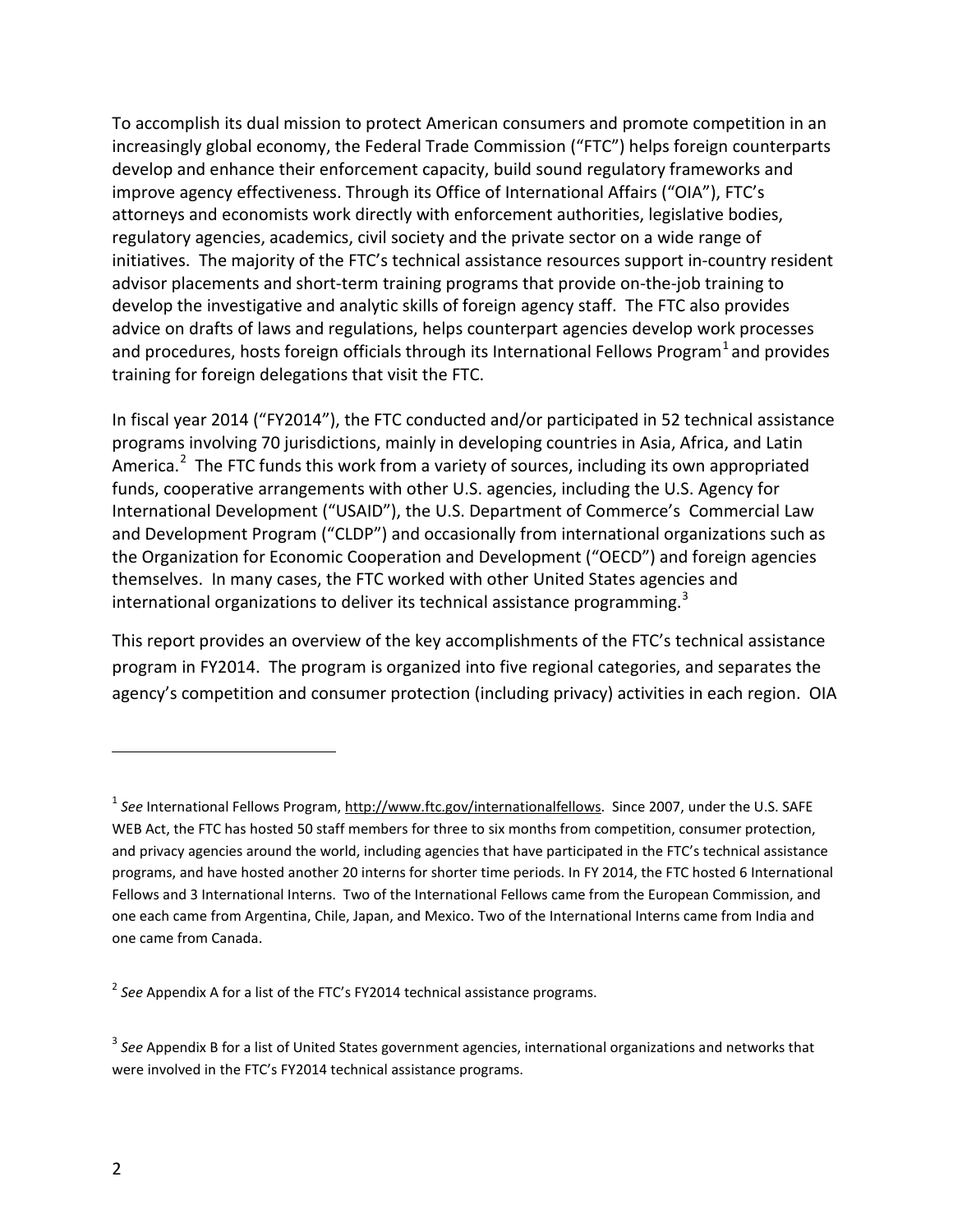welcomes inquiries about the report as well as suggestions for how the FTC might improve upon its technical assistance work.

#### <span id="page-3-0"></span>**AFRICA AND THE MIDDLE EAST**



The FTC's work with its consumer protection and competition counterparts expanded in 2014 in response to requests for FTC guidance and capacity building from a variety of agencies and regional organizations in Africa and the Middle East.

#### **CONSUMER PROTECTION**

In Africa, the FTC's technical assistance programming focused on the African Consumer Protection Dialogue ("African Dialogue"), an initiative the FTC launched in 2009, with African counterparts, to provide consumer protection officials with a forum to share information and best practices and to facilitate cross-border enforcement cooperation. In September 2014, the FTC, together with the Common Market for Eastern and Southern Africa Competition Commission ("COMESA") and the Malawi Competition and Fair Trading Commission, sponsored the Sixth Annual African Consumer Protection Dialogue Conference. The participants worked on drafting a cross border cooperation framework and participated in practical skills training on consumer protection enforcement issues including mobile payments, civil-criminal law enforcement cooperation and cyber threats. The meeting drew delegates from 15 African countries (Botswana, Egypt, Gambia, Ghana, Kenya, Morocco, Namibia, Nigeria, Rwanda, South Africa, Swaziland, Tanzania, Uganda, Zambia, and Zimbabwe), as well as the United Nations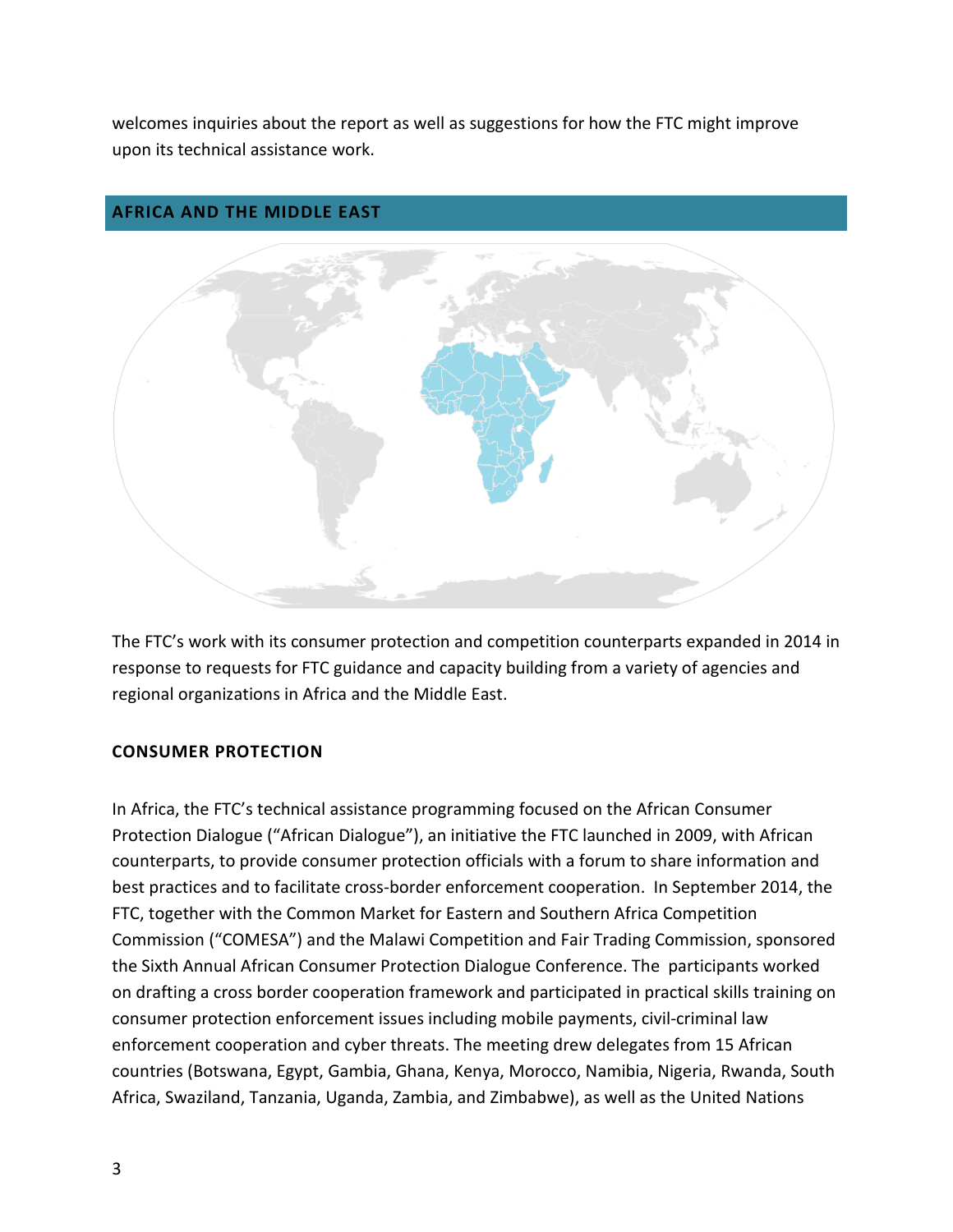Conference on Trade and Development ("UNCTAD"), Consumers International, the East African Community ("EAC"), and INTERPOL. Elsewhere in the region, the FTC partnered with the Uganda Communications Commission as well as other Ugandan regulators and stakeholders to co-sponsor the first Consumer Protection Stakeholder Roundtable in Ugandan history.

In the Middle East, at the invitation of the World Bank, the FTC provided technical assistance to the Kuwait Central Bank on developing a framework for consumer credit reporting and promoting strong consumer protection values by identifying and preventing credit-related fraud.

#### **COMPETITION**

The FTC's competition technical assistance activities focused on substantive and practical skills training for several newer national agencies and regional organizations, including COMESA and the Africa Competition Forum ("ACF"), on all three substantive areas of competition law: anticompetitive agreements, abuse of dominance and mergers.

In partnership with the South Africa Competition Commission ("SACC"), the FTC hosted two

webinars and conducted the second and third in a series of five regional workshops. The webinars built on a workshop held in FY2013 and covered merger remedies and international recommended practices for merger notification and review. The workshops focused on practical investigative, analytic and substantive skills, and best practices, specifically with regard to cases where agreements or unilateral conduct causes competitive harm. Agencies from Botswana, Kenya, Malawi, Mauritius, Namibia, Seychelles, Swaziland, Zambia, and Zimbabwe participated in the workshop along with that of COMESA, a regional competition authority whose jurisdiction overlaps with many of the participating national authorities.

*One result of the training programs (across the region) has been the development of enhanced open and ongoing dialogues as well as cooperation on law enforcement and policy matters.* 

The FTC also continued to support COMESA, which became operational in 2013, by providing input on its draft Merger

Assessment Guidelines and conducting training programs for its staff. It also continued to work with the ACF, a network of competition agencies from 41 countries in Africa, by participating in an ACF workshop on investigative skills workshop for twelve national competition agencies in Eastern and Southern Africa.

One result of the training programs discussed above has been the development of enhanced open and ongoing dialogues as well as cooperation on law enforcement and policy. Building on a relationship developed through past technical assistance, the FTC was able to continue its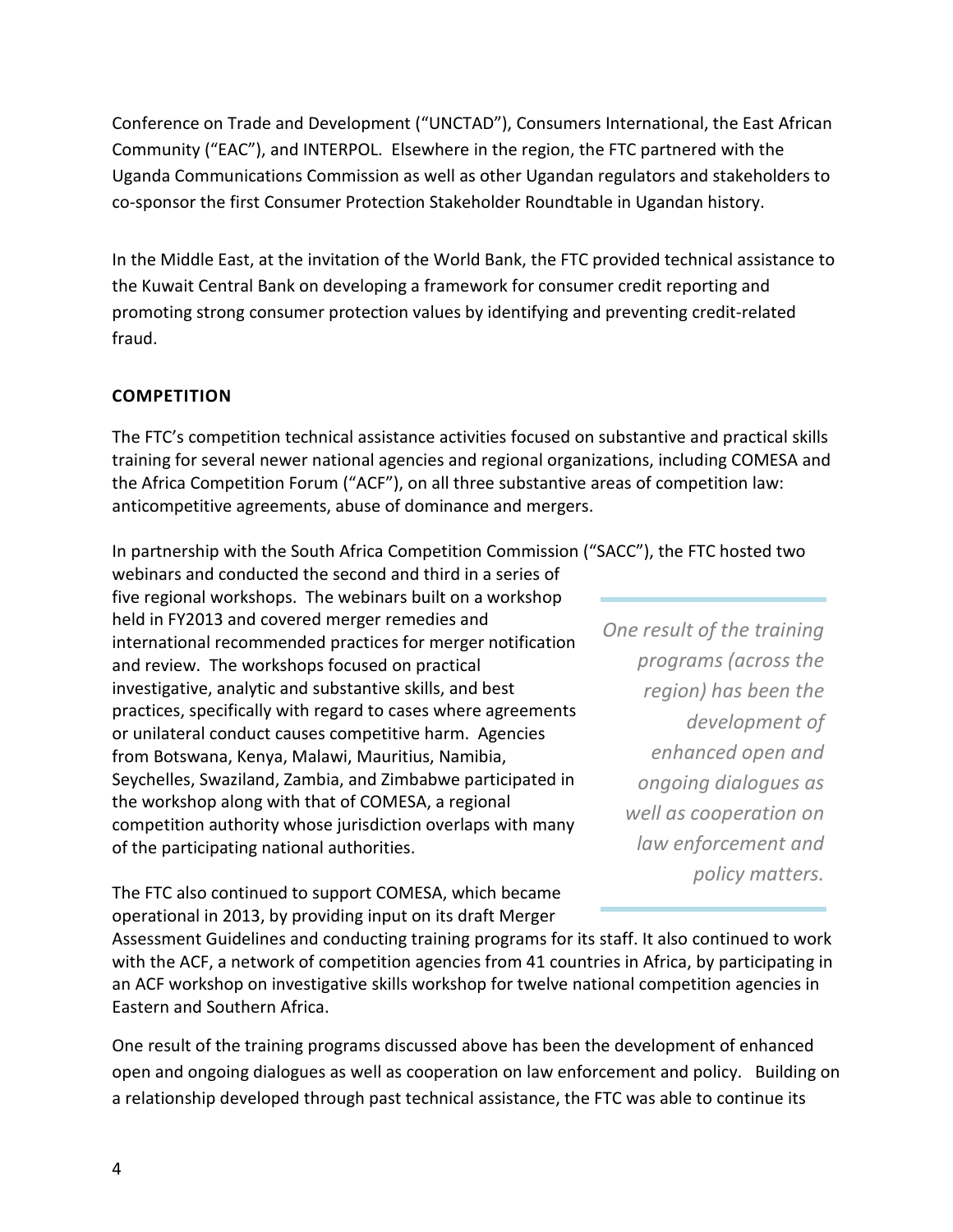work with the staff of the Egyptian Competition Authority through telephonic and email consultations, even though it was unable to conduct onsite training given events in the country.

This was a watershed year for the United Arab Emirates. It completed a set of implementing regulations necessary to launch its competition law. In advance, the UAE requested assistance from CLDP, which has an extensive program in commercial law reform in the Arabian Peninsula. In response, CLDP brought a delegation of ten UAE judges to the FTC for two days of training and arranged for an FTC attorney to meet in the UAE with the government lawyers responsible for implementing the regulations.

#### <span id="page-5-0"></span>**CHINA AND EAST ASIA**



The increasing volume of commercial transactions in China and the countries of South East Asia has focused greater attention on competition and consumer protection issues. This is especially true in countries that are members of the Association of Southeast Asian Nations ("ASEAN"). ASEAN's blueprint for regional economic integration calls for member countries to implement national competition policies and laws as well as to strengthen consumer protection by 2015. [4](#page-5-1)

 $\overline{a}$ 

<span id="page-5-1"></span><sup>4</sup>*See* [http://www.asean.org/archive/5187-10.pdf.](http://www.asean.org/archive/5187-10.pdf)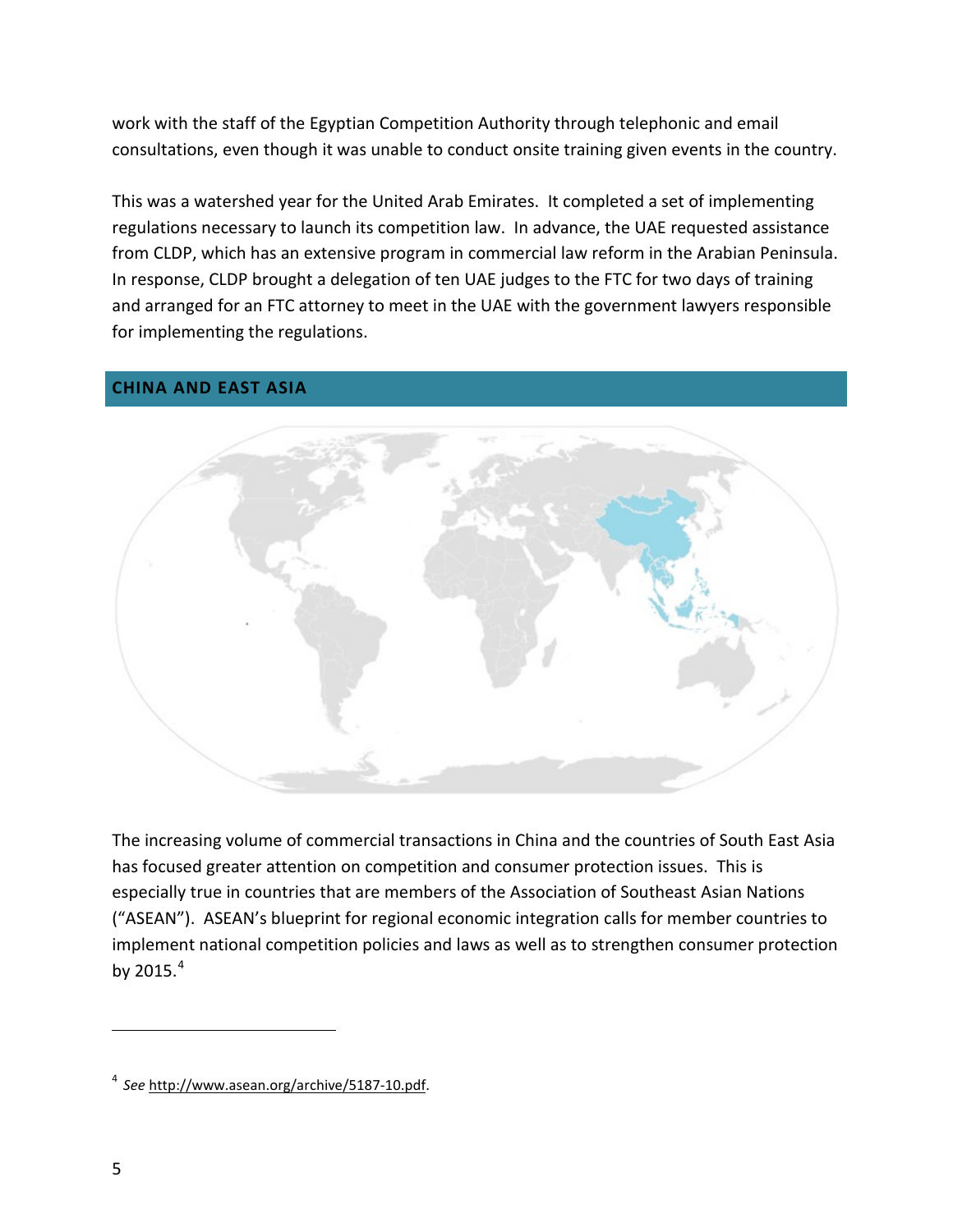#### **COMPETITION**

The FTC's engagement with China's anti-monopoly agencies, a long-standing technical assistance priority, has been evolving from a focus on technical assistance and training to broader engagement on an array of competition issues. The FTC's current relationship focuses on higher-level dialogue, cooperation and engagement on cases under review in both China and the United States. This year China hosted the annual meeting of the Asia-Pacific Economic Cooperation ("APEC") Competition Policy and Law Group ("CPLG"). The FTC and all other members reported on recent major competition policy and enforcement developments in their respective countries. The FTC also presented a special report on its approach to investigative cooperation.

To help ASEAN members meet the goal of having competition laws in place by 2015, the FTC continued to work with the ASEAN Experts Group on Competition, which the FTC helped to found. This year, the FTC participated in the  $4<sup>th</sup>$  Annual ASEAN Competition Conference, which had as its overall theme "workable approaches to detecting and deterring anti-competitive conduct." The FTC presented on the role of private enforcement in the U.S.

As has been the case in recent years, most of the FTC's work in the region has involved in-depth work on a bilateral basis with Indonesia, the Philippines and Vietnam, and has focused on specialized competition issues in response to the agencies' requests. In Indonesia, the FTC provided training on issue spotting and analysis of competition in its healthcare sector, which is about to undergo structural changes. In the Philippines, the FTC provided training on drafting documents relevant to a competition investigation. FTC officials also provided input to government officials and private stakeholders on provisions in a comprehensive competition bill that ultimately became law. In Vietnam, the FTC provided training on how to investigate cartels and other horizontal agreements. As with much of its competition technical assistance work, the FTC worked in partnership with the U.S. Department of Justice, Antitrust Division, ("DOJ") to conduct the training, with the FTC focusing on non-criminal horizontal agreements.

#### **CONSUMER PROTECTION**

The FTC continued to share its experience, particularly in e-commerce, consumer privacy, pyramid schemes, and advertising with China and Taiwan, and further developed its work on skills training, legislative reforms, and cross-border enforcement cooperation with ASEAN members.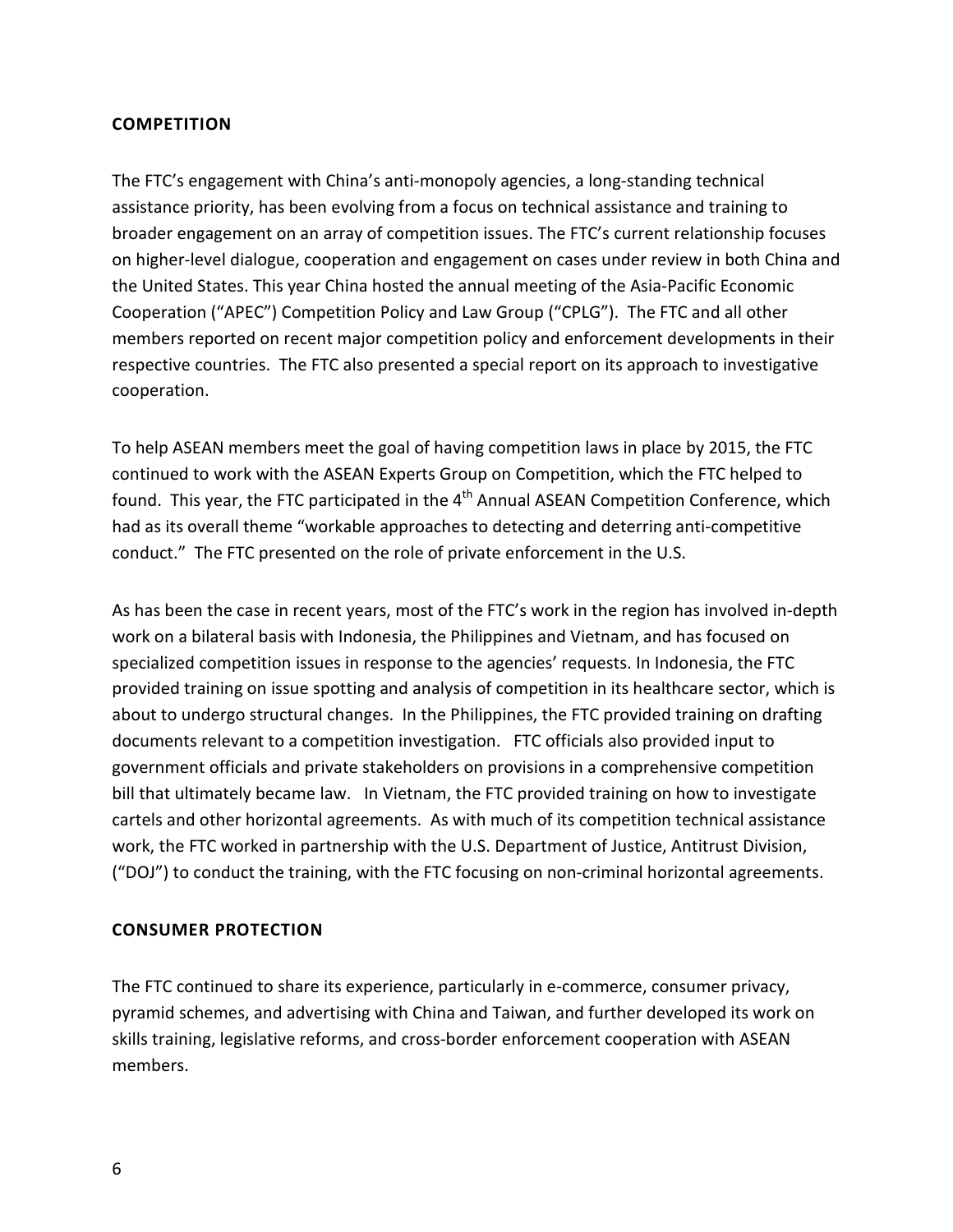Overall, the FTC's activities in China included exchanges with officials from the State Administration for Industry & Commerce ("SAIC") and the Standing Committee of the National People's Congress ("NPC") on the implications of China's newly amended Consumer Protection Law, as well as discussions with Chinese consumer associations on the scope of their new consumer collective action authority. FTC and Department of Commerce representatives also jointly engaged representatives of the NPC, the People's Supreme Court, SAIC and the China International Electronic Commerce Center ("CIECC") regarding the APEC Cross-Border Privacy Rules ("CPBR") framework and the possibility of China joining the CPBR system. In a mission to Taipei, the FTC discussed children's online privacy as well as spam and other forms of electronic messaging abuse. The FTC also provided input to the Taiwan Fair Trade Commission ("TFTC") regarding deceptive marketing, and held discussions with the Taiwan Consumer Foundation on consumer protection legal frameworks and consumer education.

In the ASEAN region, the FTC held a two-day workshop in the Philippines on pyramid schemes and other investment frauds. Working closely with several Philippine agencies (including the Department of Trade and Industry ("DTI"), the Department of Justice, and Securities and Exchange Commission), the FTC, with input from U.S. Embassy attachés, emphasized the role of law enforcement, consumer education and business initiatives and promoted greater coordination and information sharing among the various stakeholders. The FTC also organized a workshop in collaboration with the ASEAN Secretariat focusing on e-commerce, consumer complaints, sweeps and law enforcement investigations.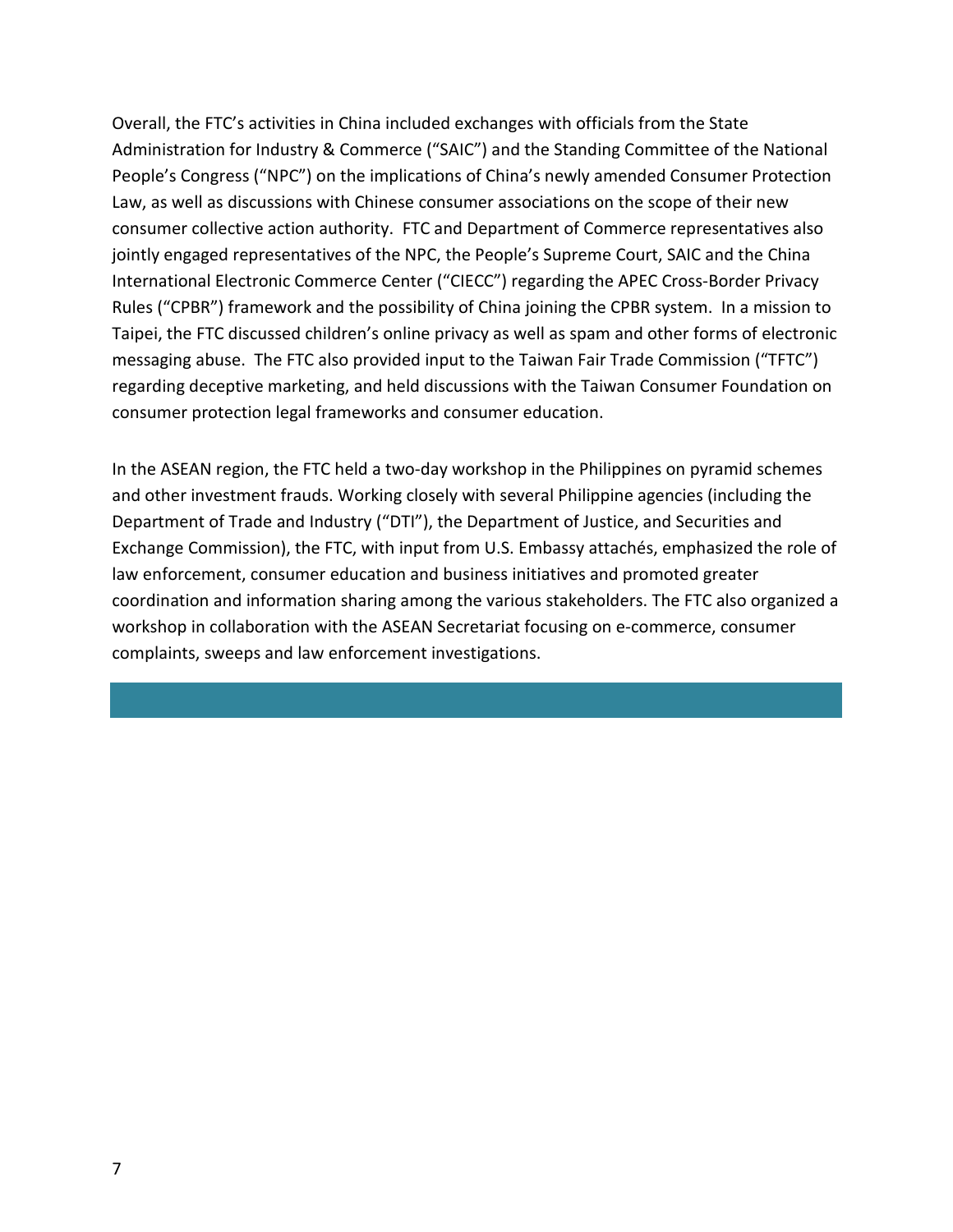### <span id="page-8-0"></span>**SOUTH ASIA**



India remains a focus of FTC technical assistance activities. In the competition area, the FTC's assistance helped bolster the Competition Commission of India's ("CCI") enforcement capacity. Much of the FTC's consumer protection assistance focused on developing new approaches and partnerships to combat telemarketing fraud originating from India. The FTC's technical assistance activities in the region also included work on competition and consumer issues with Pakistan and Afghanistan.

#### **COMPETITION**

Technical assistance to India in FY2014 focused on sectors of potential import to the CCI, namely high technology and healthcare. The FTC expanded its technical assistance programs to include stakeholders outside the competition authority, conducting a workshop on antitrust issues in high-technology industries for the CCI as well as one for the Indian Institute of Corporate Affairs' ("IICA") School of Competition Law, which included private lawyers and businesses. Similarly, in September 2014, the FTC conducted separate workshops on antitrust issues in the healthcare industry, including analysis of pharmaceutical mergers, for the CCI and the IICA, and participated in a Consumer Unity & Trust Society International program on the same issues.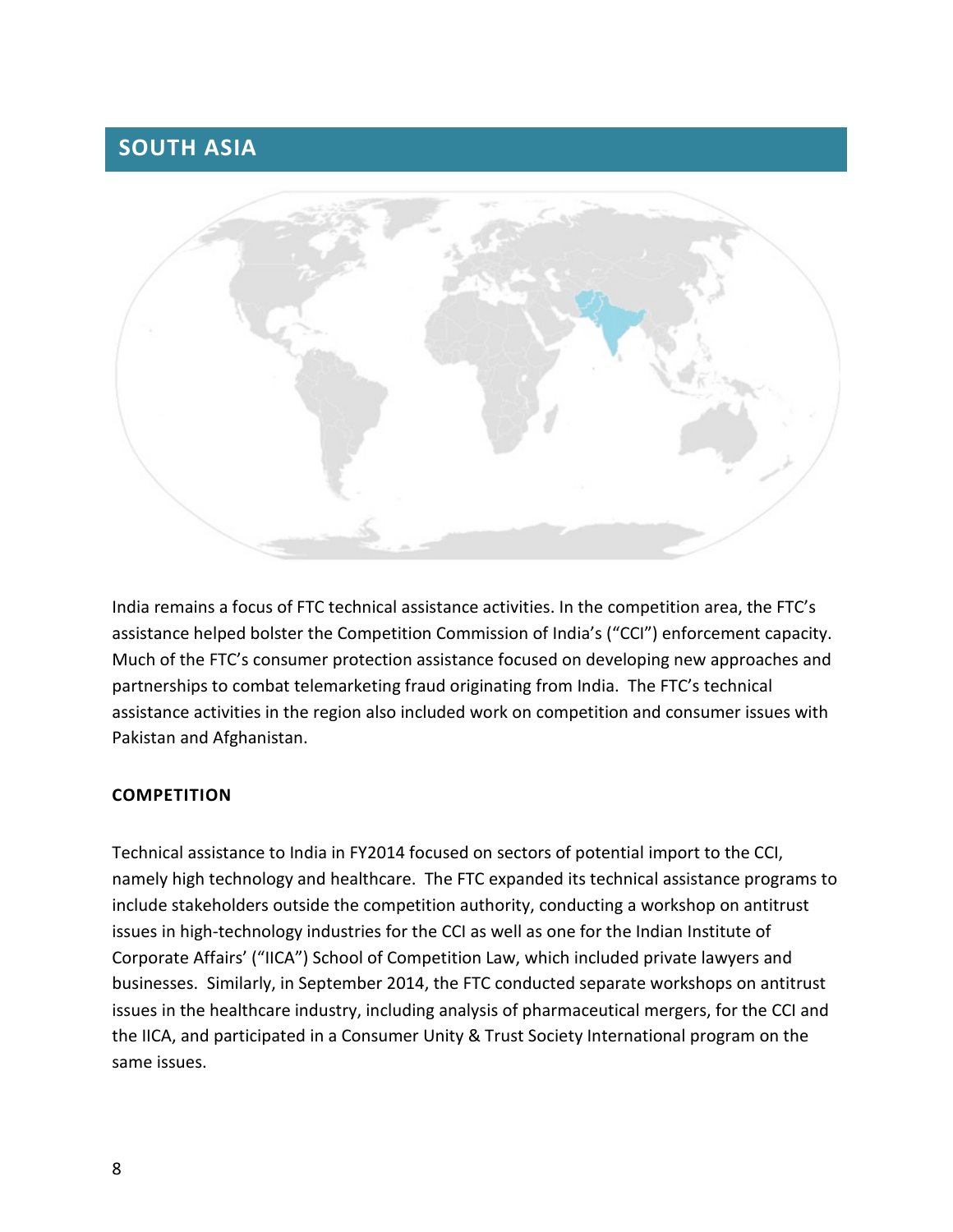The FTC also hosted two Indian officials from the CCI. In September 2014, the FTC hosted an official from the CCI who worked closely with FTC staff responsible for reviewing mergers in the pharmaceutical sector for a six-week period. In addition, the FTC hosted a CCI economist for a one-week study tour that included intermediate and advanced issues in antitrust economics.

*Technical Assistance to India in FY2014 focused on those sectors of potential import . . . namely high technology and healthcare.*

CDLP again brought members of the Afghan Competition and Consumer Protection Directorate to the FTC for training on administrative procedural approaches to competition and consumer protection investigations and adjudications. The delegation also included a Commissioner from the Competition Commission of Pakistan. The FTC reached an agreement in principle with CLDP for further assistance to the Competition Commission of Pakistan that will be implemented in coming years.

#### **CONSUMER PROTECTION**

The FTC continues to work with industry, law enforcement and the international enforcement community to address telemarketing fraud originating from India.

Specifically, the FTC and the Messaging Malware Mobile Anti-Abuse Working Group ("M³AAWG") co-hosted a roundtable to highlight the challenges raised by Indian call center fraud – the FTC's interest in protecting U.S. consumers and Indian participants' interest in protecting the global reputation of its vast business process outsourcing industry. Following the meeting, the participants created a Call Centre Fraud Council, led by the Data Security Council of India. The participants also developed a plan that will enable stakeholders to better coordinate efforts, share information, encourage criminal investigations by Indian law enforcement, and expand consumer and business education

The FTC also provided capacity building support to officials from Afghanistan at a cybersecurity training conference in Estonia. Officials conducted a simulated data breach exercise to assist Afghan officials charged with formulating privacy and data security provisions for a new information technology law.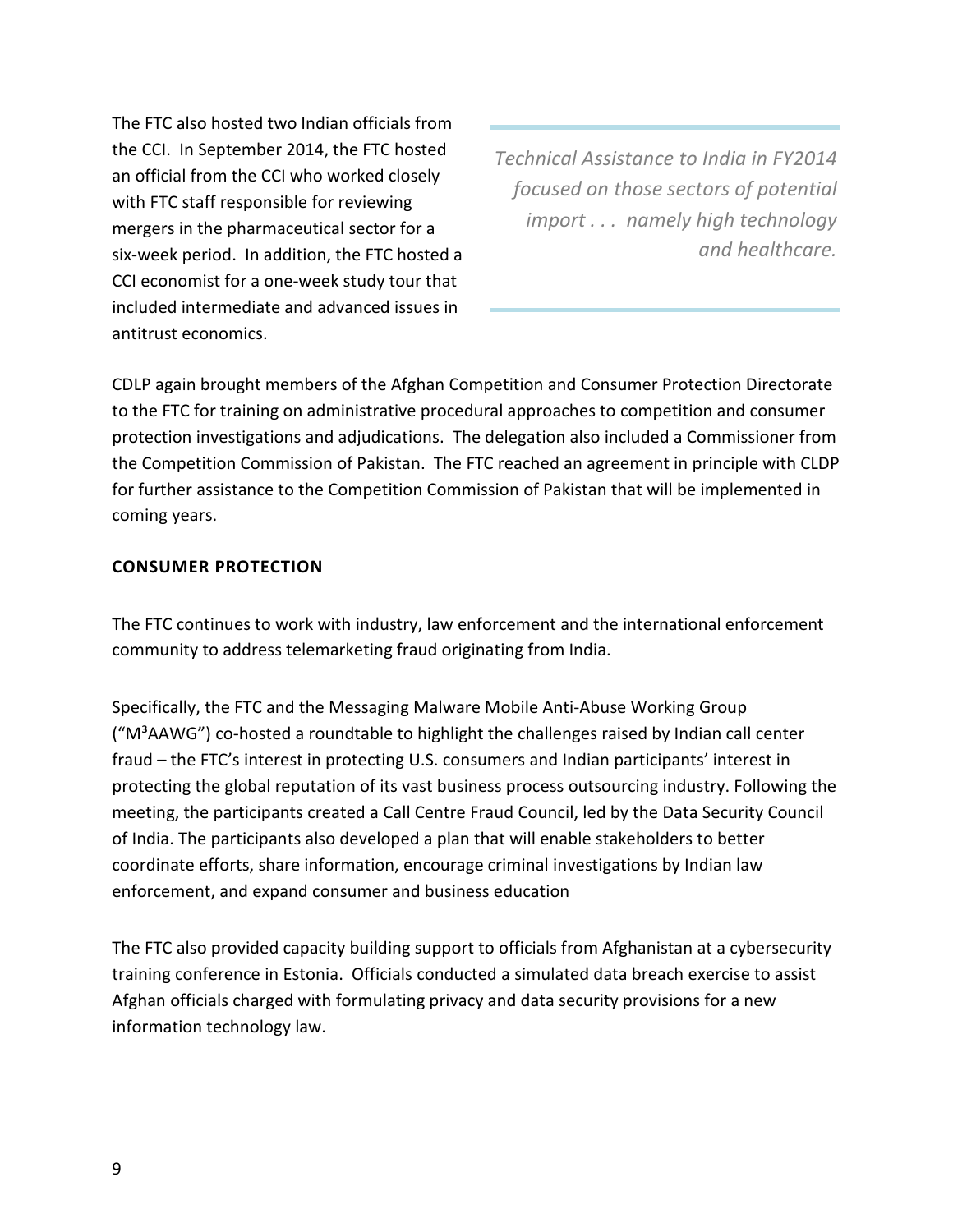#### <span id="page-10-0"></span>**LATIN AMERICA AND THE CARIBBEAN**



The United States' vibrant economic relationships with countries in Latin America and the Caribbean continues to develop, as does the level of engagement between the FTC and regional consumer protection and competition agencies. The FTC's technical assistance activities in FY2014 reflected the wide range of common issues, challenges and concerns.

#### **CONSUMER PROTECTION**

Specifically, the FTC focused on enhanced engagement with our counterparts in Mexico, Colombia, Brazil, and Chile, among others in the region, with emphasis on key issues such as e-commerce, false and deceptive advertising, electronic payments, financial services, cross border complaints, and privacy and data security. The FTC's technical assistance activities focused on training on substantive and practical skills, advising on regulatory reform, and strengthening cross-border law enforcement cooperation.

Expanding on earlier technical assistance missions in the region, the FTC continued to work with Latin American counterparts by engaging in regional capacity building of

*Cross-border consumer complaints sharing and enforcement cooperation were also major areas of focus in our engagement with several countries in the Latin American region, including Brazil and Chile.*

consumer authorities. In Mexico, the FTC provided training on credit reporting, data brokers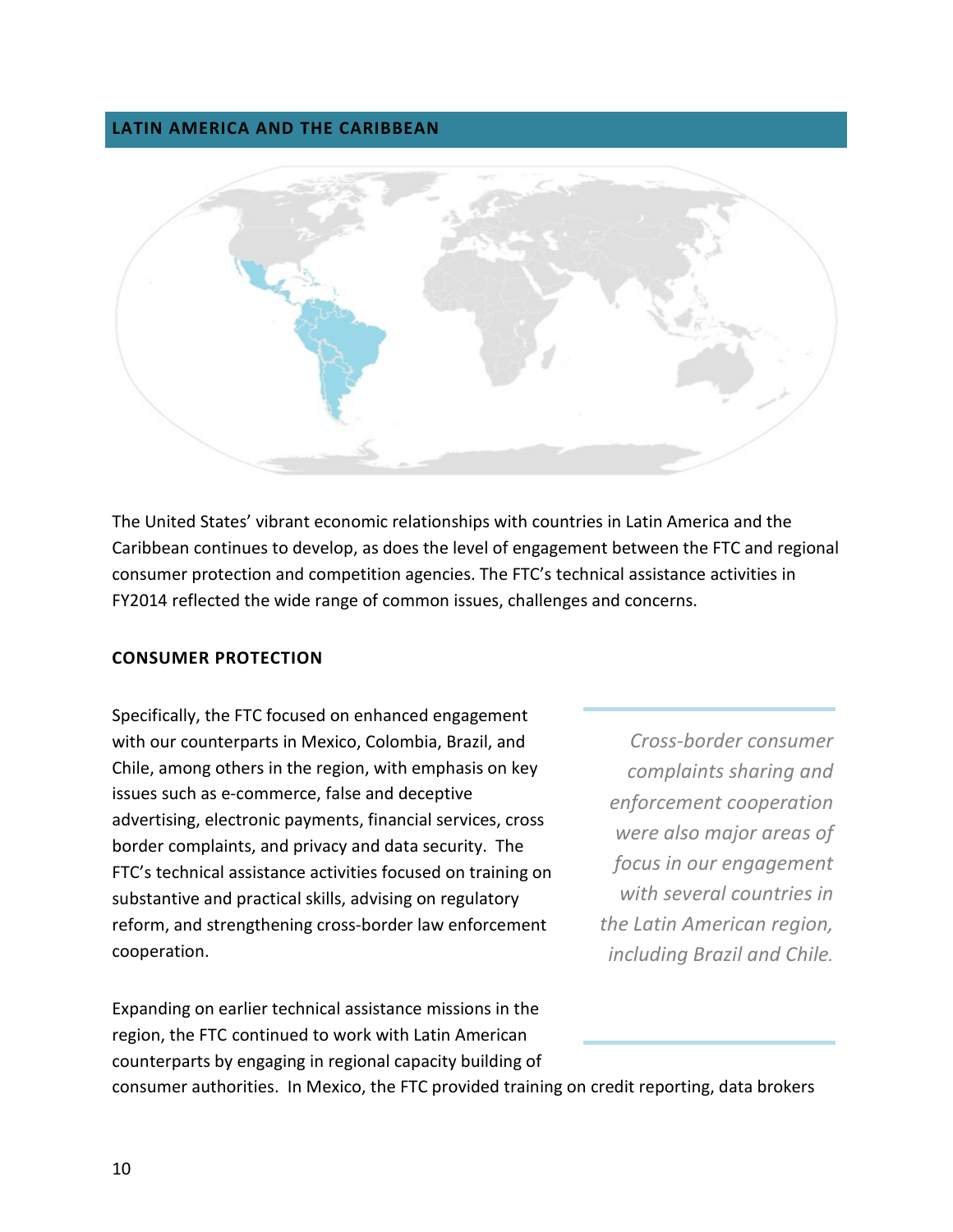and mobile device tracking. In Colombia, the FTC's contribution centered on collaborating with SIC on advertising cases and potentially developing a model chargeback law, together with Latin American regulators, in fora such as the United Nations Commission on International Trade Law.

Cross-border complaint sharing, enforcement cooperation and financial consumer matters were major areas of engagement with several countries in the Latin American region, including Brazil and Chile. For example, in an effort to forge closer cooperation with our Brazilian counterparts, the FTC participated in the International Seminar on Consumerism and Tourism, hosted by the Brazilian National Consumer Secretariat. FTC representatives presented regarding consumer complaints, business and consumer education, and enforcement cooperation efforts to protect tourists and travelers, also highlighting a recent FTC travel and timeshare sweep and ICPEN initiatives. In addition, the FTC engaged with the Chilean National Consumer Service to work on a variety of issues, including e-commerce, financial services matters, and privacy and data security.

#### **COMPETITION**

FTC programming focused on helping Mexico and the Dominican Republic make their competition regimes more effective. In Mexico, the FTC conducted a program on advanced investigative techniques for the Federal Economic Competition Commission and participated, along with DOJ, in a judicial education program organized by the Department of State and the Patent and Trademark Office that concentrated on both antitrust and telecommunications issues. The FTC also conducted programs on investigative skills and competition advocacy for the Dominican Republic, which is seeking to align implementation of its new competition law with global best practices.

In addition, the FTC and DOJ initiated a USAID-funded program to promote sound competition policy in three Central American countries – El Salvador, Honduras, and Guatemala. At USAID's request, the FTC and DOJ designed and conducted a study to identify barriers to competition affecting food security. The study has been released and will inform the design of programs to assist the competition agencies in addressing those barriers. FTC officials and a U.S. federal district judge from Florida also participated in a program in Panama for training Central American judges in antitrust law. The Regional Competition Center for Latin America, a body organized by competition agencies in the region and supported by the Inter-American Development Bank, organized the program. FTC staff also conducted a technical assistance roundtable with ACODECO, the Panamanian competition agency.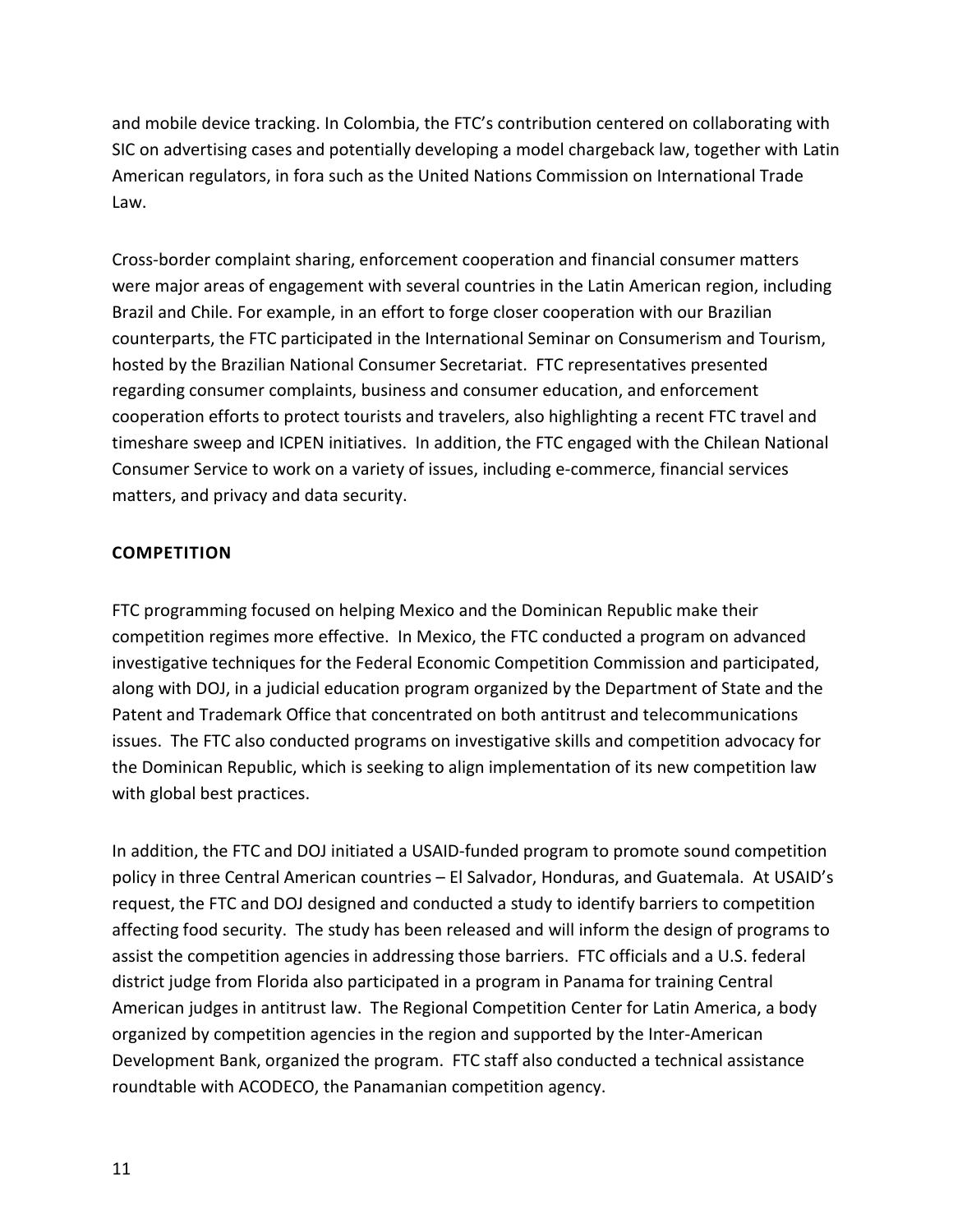The FTC responded to requests from Brazil and Colombia for specific advanced training. The agency conducted a one-week workshop on merger notification for Colombia's antitrust agency and conducted a workshop on merger investigative techniques for CADE, the competition agency in Brazil. In addition, the FTC continued to support and participate in the Inter-American Competition Alliance, a monthly webinar-based forum that brings together case handlers from throughout the region to discuss enforcement and advocacy issues of common interest.

#### <span id="page-12-0"></span>**EASTERN EUROPE AND EURASIA**



#### **COMPETITION**

The FTC has maintained its longstanding relationship with the competition authorities of Eastern Europe even as those countries have integrated into the European Union in recent years. Although the FTC's technical assistance work in the Eastern Europe – Eurasia region is limited, it continues to participate in the OECD Hungarian Regional Center's programs, UNCTAD's Sofia Competition Forum, and the U.S. Annual Eastern Europe Competition Conference. This year, the U.S. conducted the  $7<sup>th</sup>$  Annual Conference in Slovenia. An FTC attorney and an economist joined experts from Slovenia, Austria, Hungary and the European Union's Directorate General for Competition in a discussion of procedural requirements for obtaining information and evidence. The FTC experts also conducted sessions on (i) differentiating between parallel conduct and conduct resulting from an agreement,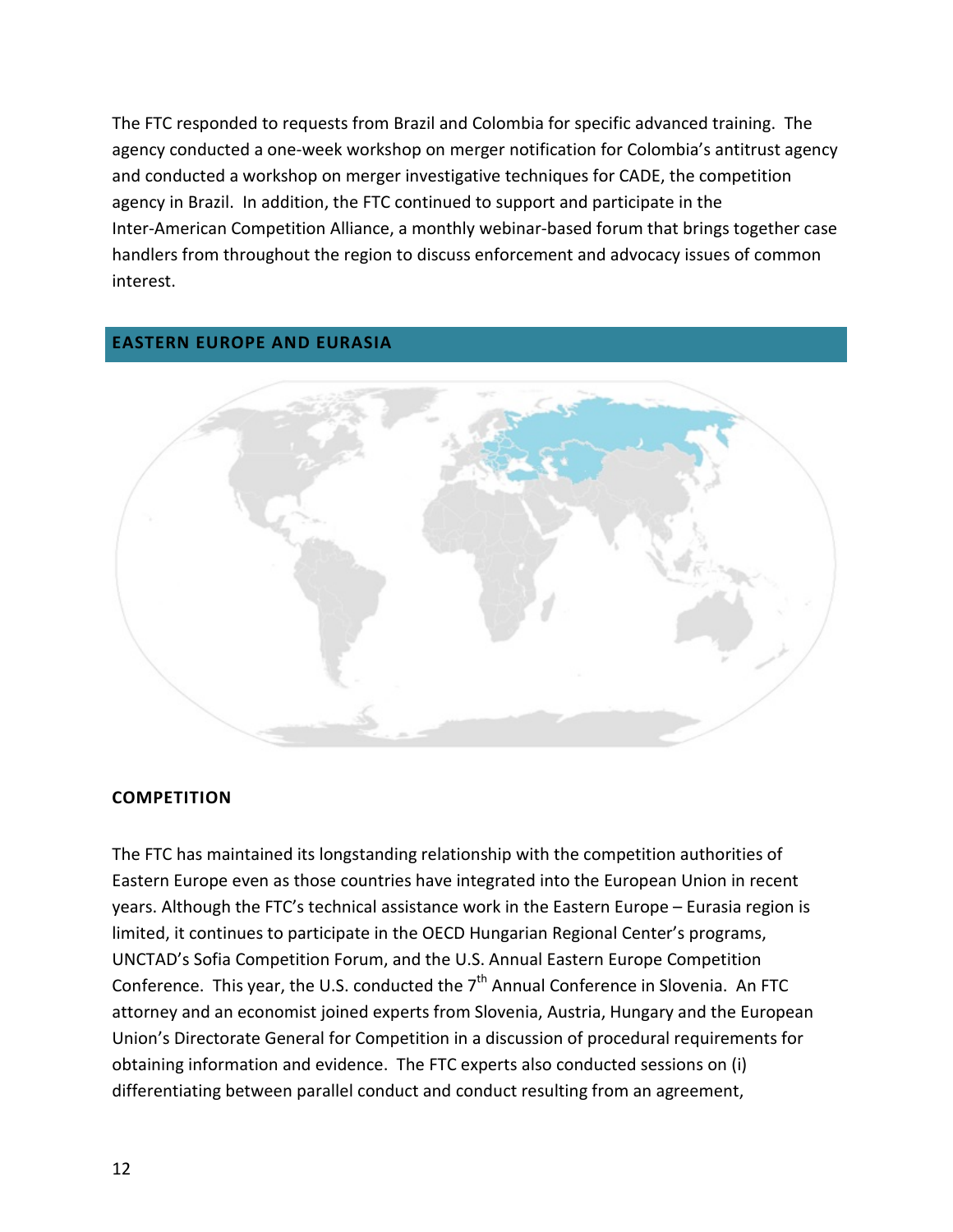(ii) predatory pricing, (iii) exclusive dealing, and (iv) loyalty rebates.

The FTC and DOJ sent two experts to conduct a comprehensive training program for the Turkish Competition Authority, funded by that agency. The Turkish Competition Authority has also been a mentor to the Afghan Competition Authority and sent two of its staff to the FTC to assist in a two-day visit from members of the Afghan Competition Authority.

#### **CONSUMER PROTECTION**

The FTC conducted a technical assistance mission for the first time with the Russian Federal Service for Supervision in the Sphere of Telecom, Information Technologies and Mass Communications ("ROSKOMNADZOR"), the Russian agency that deals with data privacy. The FTC provided training on privacy enforcement approaches in a ROSKOMNADZOR workshop. The FTC stressed the importance of privacy enforcement, including the international privacy cooperation networks and initiatives, such as APEC's data privacy subgroup and the Global Privacy Enforcement Network, in developing robust cross-border cooperation.

The FTC also hosted a delegation from the Turkish Ministry of Customs and Trade Directorate General for Consumer Protection and Market Surveillance for a capacity building workshop in Washington, D.C. The workshop covered practical skills training in international law enforcement cooperation, investigative techniques and strategies, mobile technology issues, and consumer complaint databases, including econsumer.gov.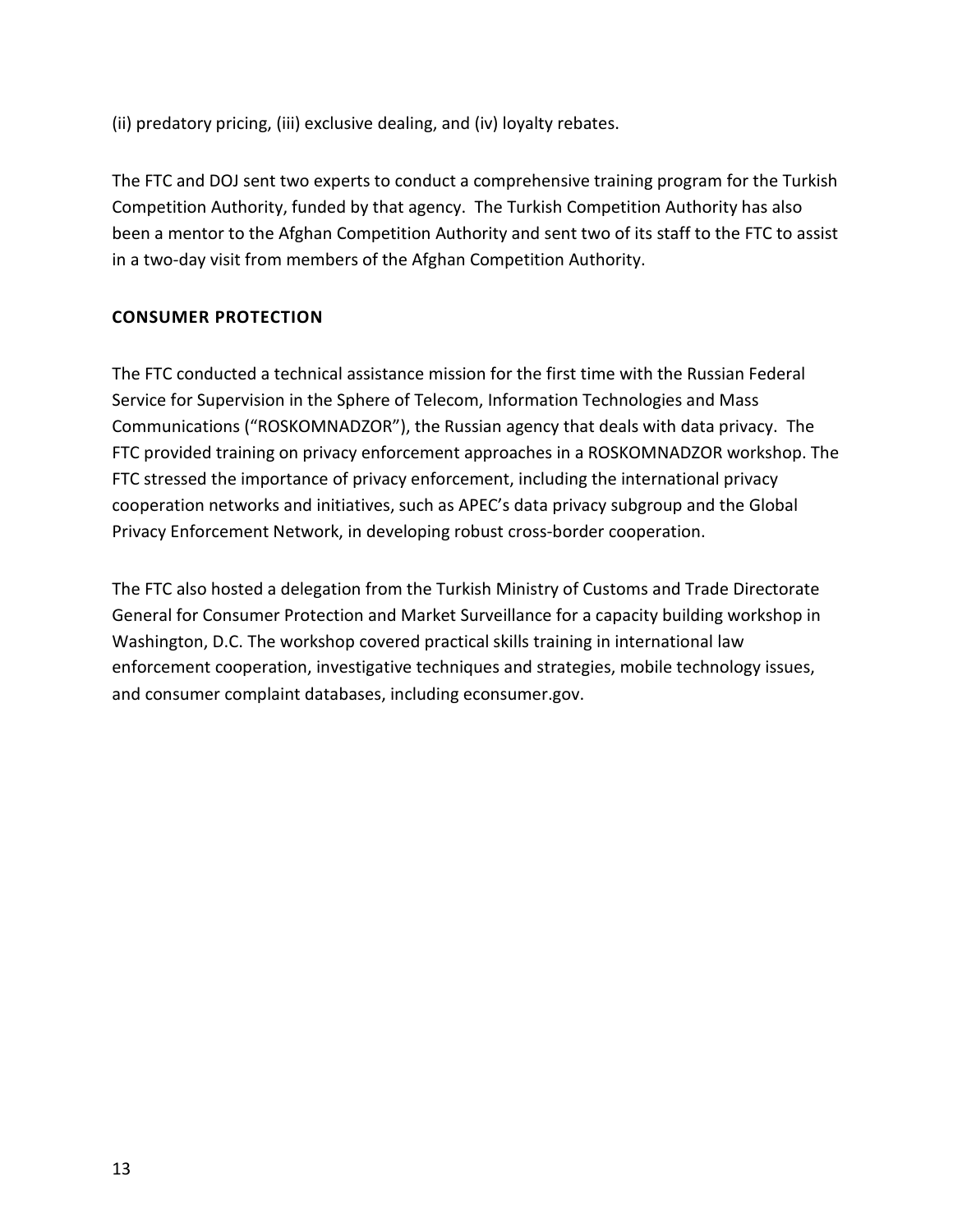#### <span id="page-14-0"></span>**CONCLUSION**

The FTC's consumer protection and competition law enforcement mission increasingly involves policy and enforcement cooperation with our international counterparts. The FTC's wide range of technical assistance programs helps achieve the agency's goals by highlighting the importance of international cooperation on law enforcement, research, and consumer education efforts while also facilitating skills training and cooperation with counterpart agencies.

With several countries about to pass competition and consumer protection laws or implementing regulations, the FTC expects to provide continued training in foundational analytic and investigational skills. The agency also will continue to provide more advanced training and consultation for more experienced partners in emerging economies facing the challenges of complex competition, consumer protection, and privacy issues. The enthusiasm and dedication of the staff of the international consumer protection and competition authorities who have participated in the FTC's technical assistance programs bodes well for increased cooperation on competition and consumer protection matters.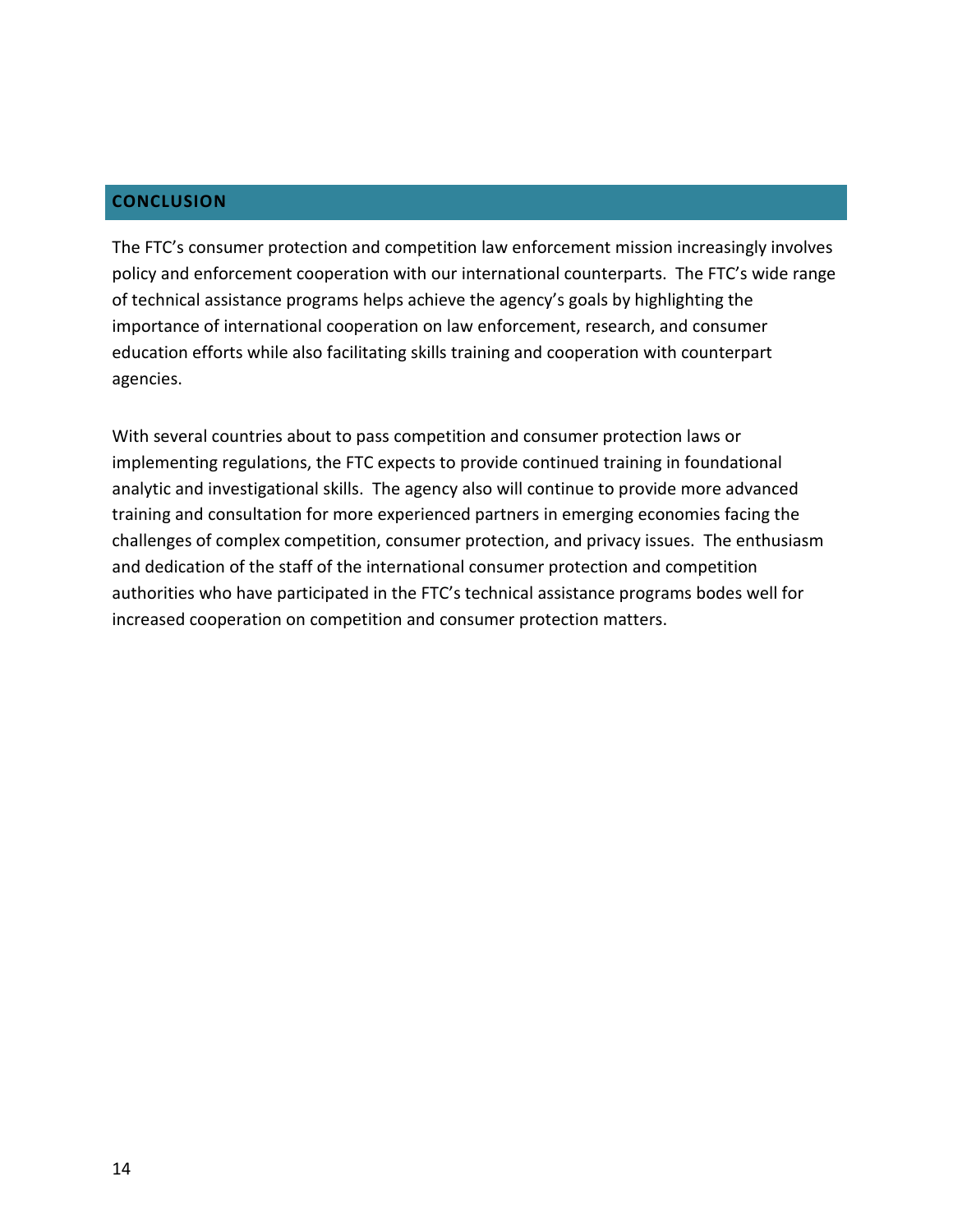# <span id="page-15-0"></span>**APPENDIX A: FTC TECHNICAL ASSISTANCE PROJECTS, FY 2014**

| <b>DATE</b>   | <b>PARTICIPANTS</b>                                                                                                                                                                                                                                                                                                                                                                                                                                                                                                                     | <b>EVENT</b>                                                                                                                                                                                                |
|---------------|-----------------------------------------------------------------------------------------------------------------------------------------------------------------------------------------------------------------------------------------------------------------------------------------------------------------------------------------------------------------------------------------------------------------------------------------------------------------------------------------------------------------------------------------|-------------------------------------------------------------------------------------------------------------------------------------------------------------------------------------------------------------|
| November 2013 | <b>Chile: National Consumer Service</b>                                                                                                                                                                                                                                                                                                                                                                                                                                                                                                 | <b>Consumer Protection Program</b><br>focusing on E-commerce, Financial<br>Services, and Civil-Criminal Issues                                                                                              |
| November 2013 | <b>Peru:</b> National Institute for the Defense of<br>Competition and the Protection of Intellectual<br>Property                                                                                                                                                                                                                                                                                                                                                                                                                        | <b>Consumer Safety and Health</b><br>Network (CSHN) International<br>Seminar and the CSHN Technical<br><b>Advisory Group meeting</b>                                                                        |
| November 2013 | Russia: Federal Service for Supervision in the<br>Sphere of Telecom, Information Technologies and<br>Mass Communication ("ROSKOMNADZOR")                                                                                                                                                                                                                                                                                                                                                                                                | <b>IVth International Privacy</b><br>Conference entitled "International<br>Safeguarding of Privacy in Every<br>Country"                                                                                     |
| November 2013 | <b>Mexico:</b> Office of the Federal Prosecutor for the<br>Consumer ("PROFECO")                                                                                                                                                                                                                                                                                                                                                                                                                                                         | <b>FIAGC IberoAmerican Consumer</b><br>Forum and Workshop                                                                                                                                                   |
| December 2013 | Taiwan: Taiwan Fair Trading Commission ("TFTC")                                                                                                                                                                                                                                                                                                                                                                                                                                                                                         | <b>International Conference on</b><br><b>Consumer Protection</b>                                                                                                                                            |
| December 2013 | <b>China:</b> State Administration for Industry &<br>Commerce of the People's Republic of China<br>("SAIC")                                                                                                                                                                                                                                                                                                                                                                                                                             | <b>CP Consultations with State</b><br>Administration for Industry and<br><b>Commerce, National People's</b><br>Congress, Ministry of Industry and<br>Information Technology, and<br>consumers associations. |
| December 2013 | Hungary: Organization for Co-operation and<br>Development ("OECD")                                                                                                                                                                                                                                                                                                                                                                                                                                                                      | Training on IP rights and<br>Competition Law.                                                                                                                                                               |
| December 2013 | <b>Botswana: Competition Authority Botswana</b><br>(''CAB'')<br>Kenya: Competition Authority of Kenya ("CAK")<br><b>Malawi:</b> Competition and Fair Trading<br>Commission ("CFTC")<br><b>Mauritius: Competition Commission of Mauritius</b><br>(''CCM")<br><b>Namibia: Namibian Competition Commission</b><br>("NCC")<br><b>Seychelles: Seychelles Fair Trading Commission</b><br>('SFTC")<br><b>South Africa: Competition Commission of South</b><br>Africa ("SACC")<br><b>Swaziland: Swaziland Competition Commission</b><br>("SCC") | <b>Webinar on Merger Remedies</b>                                                                                                                                                                           |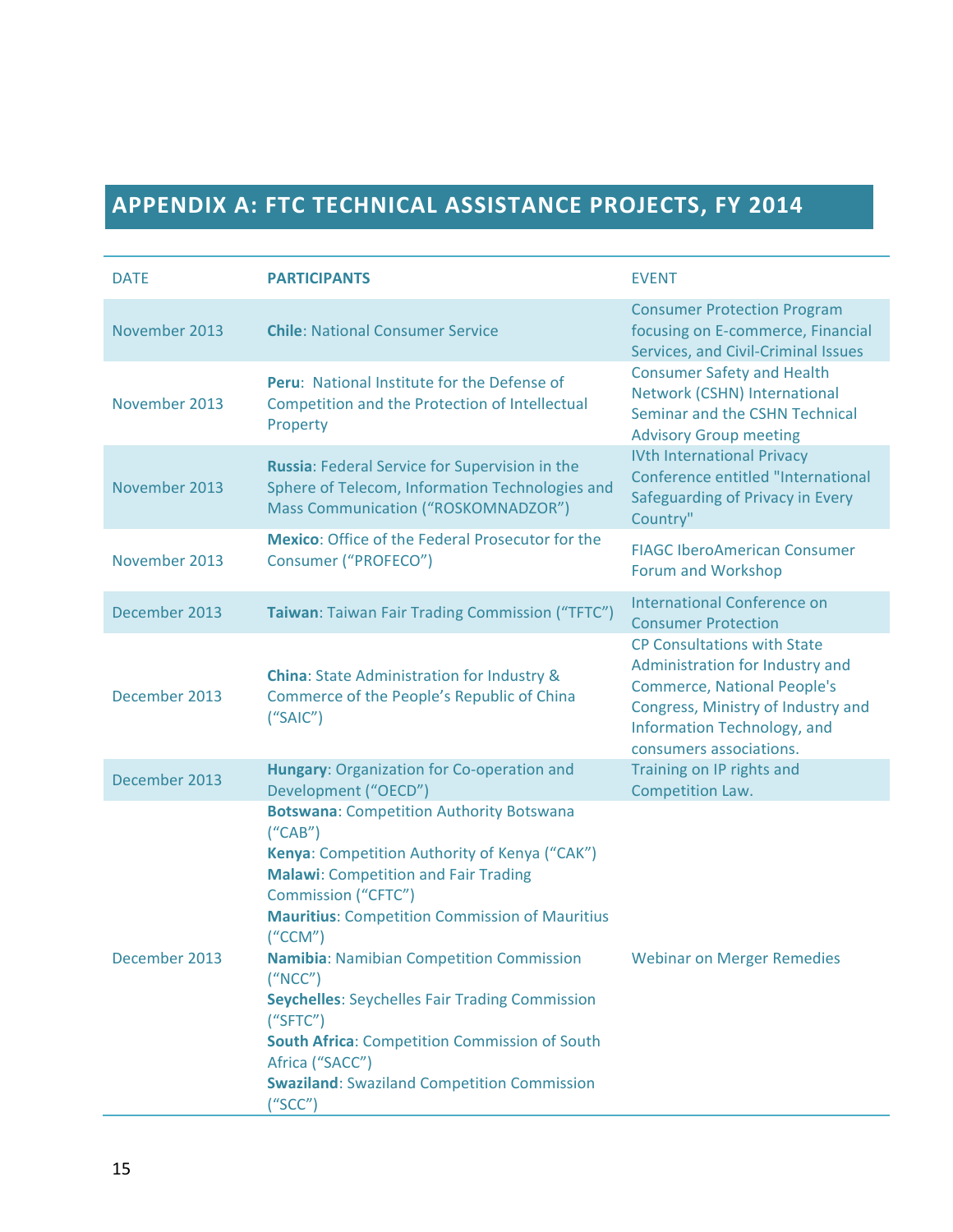| <b>DATE</b>       | <b>PARTICIPANTS</b>                                                                                                                                                                                                                                            | <b>EVENT</b>                                                                                     |
|-------------------|----------------------------------------------------------------------------------------------------------------------------------------------------------------------------------------------------------------------------------------------------------------|--------------------------------------------------------------------------------------------------|
|                   | Tanzania: Fair Competition Commission ("TFCC")<br>Zambia: Competition and Consumer Protection<br><b>Commission ("CCPC")</b><br>Zimbabwe: Competition and Tariff Commission<br>(''CTC")                                                                         |                                                                                                  |
| December 2013     | India: Competition Commission of India ("CCI")<br>and Indian Institute of Corporate Affairs ("IICA")                                                                                                                                                           | Antitrust Issues in the High Tech<br>Sector                                                      |
| January 2014      | Vietnam: Vietnam Competition Authority ("VCA")                                                                                                                                                                                                                 | <b>Cartels &amp; Horizontal Non-Criminal</b><br><b>Agreements</b>                                |
| January 2014      | <b>Botswana: CAB</b><br>Kenya: CAK<br>Malawi: CFTC<br><b>Mauritius: CCM</b><br><b>Namibia: NCC</b><br><b>Seychelles: SFTC</b><br><b>South Africa: SACC</b><br><b>Swaziland: SCC</b><br><b>Tanzania: TFCC</b><br>Zambia: CCPC<br>Zimbabwe: CTC                  | <b>Webinar on Merger Analysis</b>                                                                |
| February 2014     | <b>Brazil: Administrative Council for Economic</b><br>Defense ("CADE")                                                                                                                                                                                         | <b>Merger Analysis Workshop</b>                                                                  |
| February 2014     | Turkey: Turkish Competition Authority ("TCA")                                                                                                                                                                                                                  | Introduction to Economics Issues in<br><b>Competition Analysis</b>                               |
| February 2014     | <b>Botswana: CAB</b><br>Egypt: Egyptian Competition Authority ("ECA")<br>Kenya: CAK<br>Malawi: CFTC<br><b>Mauritius: CCM</b><br>Namibia: NCC<br><b>Seychelles: SFTC</b><br><b>South Africa: SACC</b><br><b>Swaziland: SCC</b><br>Zambia: CCPC<br>Zimbabwe: CTC | <b>Regional Workshop on Assessment</b><br>of Unilateral Conduct                                  |
| <b>March 2014</b> | <b>Indonesia:</b> Commission for the Supervision of<br><b>Business Competition ("KPPU")</b>                                                                                                                                                                    | <b>Exclusionary Conduct in the</b><br><b>Healthcare Sector Workshop</b>                          |
| <b>March 2014</b> | Panama: Judges from courts in Brazil, Chile,<br>Colombia, Costa Rica, El Salvador, Honduras,<br>Mexico, Panama, Peru<br>Panama: Authority for Competition and<br><b>Consumer Protection ("ACODECO")</b>                                                        | Workshop for Judges on Issues In<br>Competition; roundtable on<br>competition issues for ACODECO |
| <b>March 2014</b> | <b>Mexico: Federal Economic Competition</b><br><b>Commission ("COFECE")</b>                                                                                                                                                                                    | <b>Investigative Techniques Workshop</b>                                                         |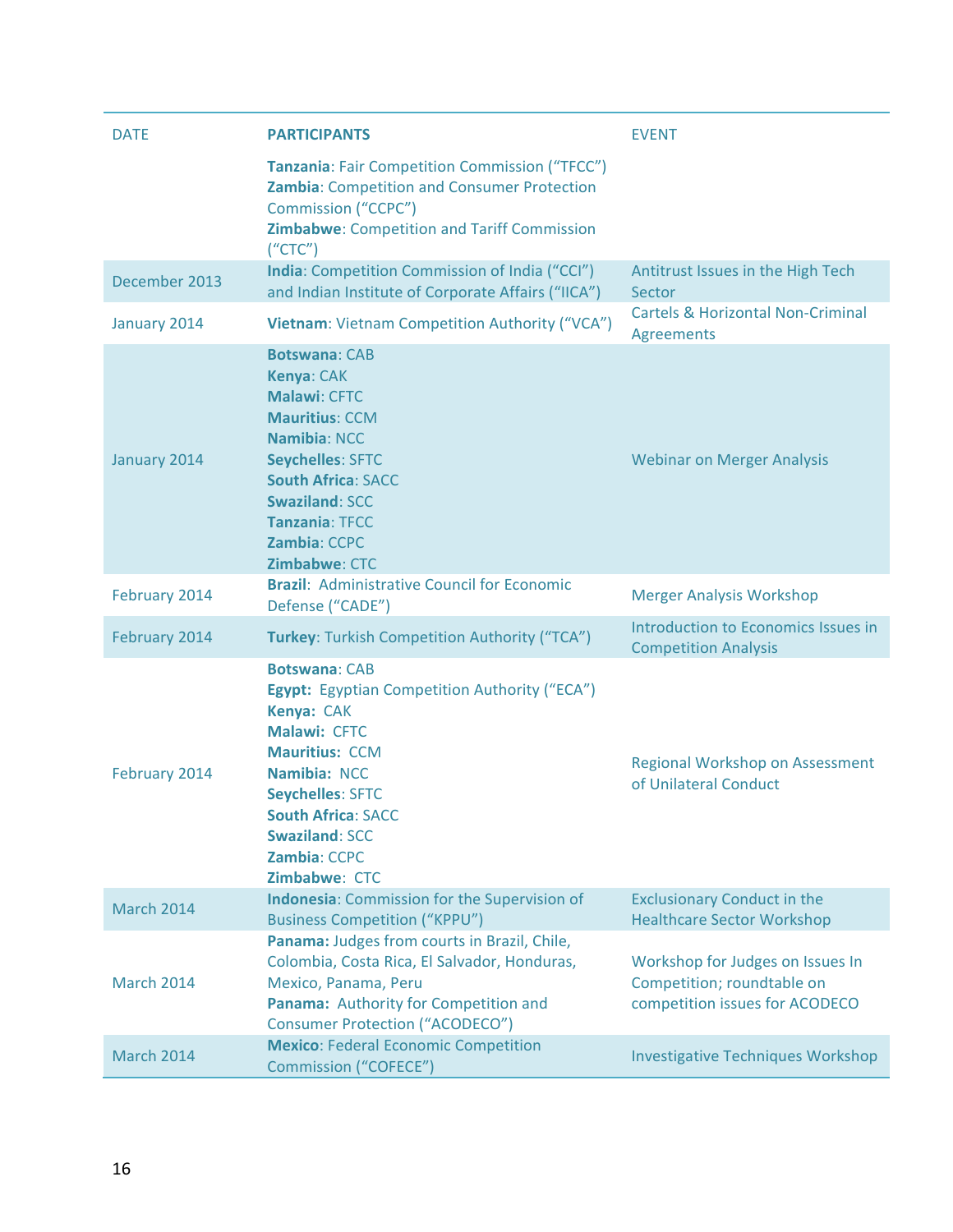| <b>DATE</b>       | <b>PARTICIPANTS</b>                                                                                                                                                                                                                                                                                                                                                                                                                                                                                                                                                                                              | <b>EVENT</b>                                                                                                                                     |
|-------------------|------------------------------------------------------------------------------------------------------------------------------------------------------------------------------------------------------------------------------------------------------------------------------------------------------------------------------------------------------------------------------------------------------------------------------------------------------------------------------------------------------------------------------------------------------------------------------------------------------------------|--------------------------------------------------------------------------------------------------------------------------------------------------|
| <b>March 2014</b> | <b>Brazil: National Consumer Secretariat</b><br>("SENACON")                                                                                                                                                                                                                                                                                                                                                                                                                                                                                                                                                      | <b>International Seminar on</b><br><b>Consumerism and Tourism and</b><br>privacy side meetings                                                   |
| <b>March 2014</b> | <b>Botswana: CAB</b><br>Egypt: ECA<br><b>Gambia:</b> Competition & Consumer Protection<br>Commission ("CCPC")<br>Kenya: CAK<br>Malawi: CFTC<br><b>Mauritius: CCM</b><br><b>Namibia: NCC</b><br><b>Rwanda: Ministry of Trade and Industry</b><br><b>Seychelles: SFTC</b><br><b>South Africa: SACC</b><br><b>Swaziland: SCC</b><br><b>Tanzania: TFCC</b><br><b>Zambia: CCPC</b><br>Zimbabwe: CTC                                                                                                                                                                                                                   | <b>ABA Spring Meeting CP Side</b><br>Meeting with various international<br><b>Consumer Protection officials and</b><br><b>African Roundtable</b> |
| <b>March 2014</b> | <b>Afghanistan: Competition and Consumer</b><br>Protection Directorate ("ACCPD")<br>Pakistan: Competition Commission ("CCP")<br>Philippines: Department of Justice, Office for<br>Competition ("OFC")<br>Turkey: Turkish Competition Authority ("TCA")                                                                                                                                                                                                                                                                                                                                                           | <b>Administrative Process Workshop</b><br>following the ABA Spring Meeting                                                                       |
| April 2014        | El Salvador: Superintendence of Competition<br>("SC")<br><b>Honduras: Commission for the Defense and</b><br>Promotion of Competition ("CDPC")                                                                                                                                                                                                                                                                                                                                                                                                                                                                    | Assessment of competition issues<br>involving food security in<br>preparation for technical assistance<br>program.                               |
| April 2014        | <b>China: SAIC and the China International Electronic</b><br><b>Commerce Center (CIECC)</b>                                                                                                                                                                                                                                                                                                                                                                                                                                                                                                                      | Privacy/CBPR Program                                                                                                                             |
| April 2014        | <b>ASEAN: ASEAN Committee on Consumer</b><br>Protection<br>Philippines: Department of Trade and Industry<br>(''DTI'')<br><b>Brunei Darussalam: Department of Economic</b><br><b>Planning and Development</b><br>Cambodia: Camcontrol Directorate General,<br><b>Ministry of Commerce</b><br><b>Indonesia: Ministry of Trade</b><br>Lao PDR: Ministry of Industry and Commerce<br>Malaysia: Ministry of Domestic Trade,<br><b>Cooperative and Consumerism</b><br><b>Myanmar: Ministry of Commerce ("MOC")</b><br><b>Singapore: Consumer Product Safety, Weights</b><br>and Measures Office; Ministry of Trade and | <b>ASEAN Consumer Protection</b><br><b>Training Workshop</b>                                                                                     |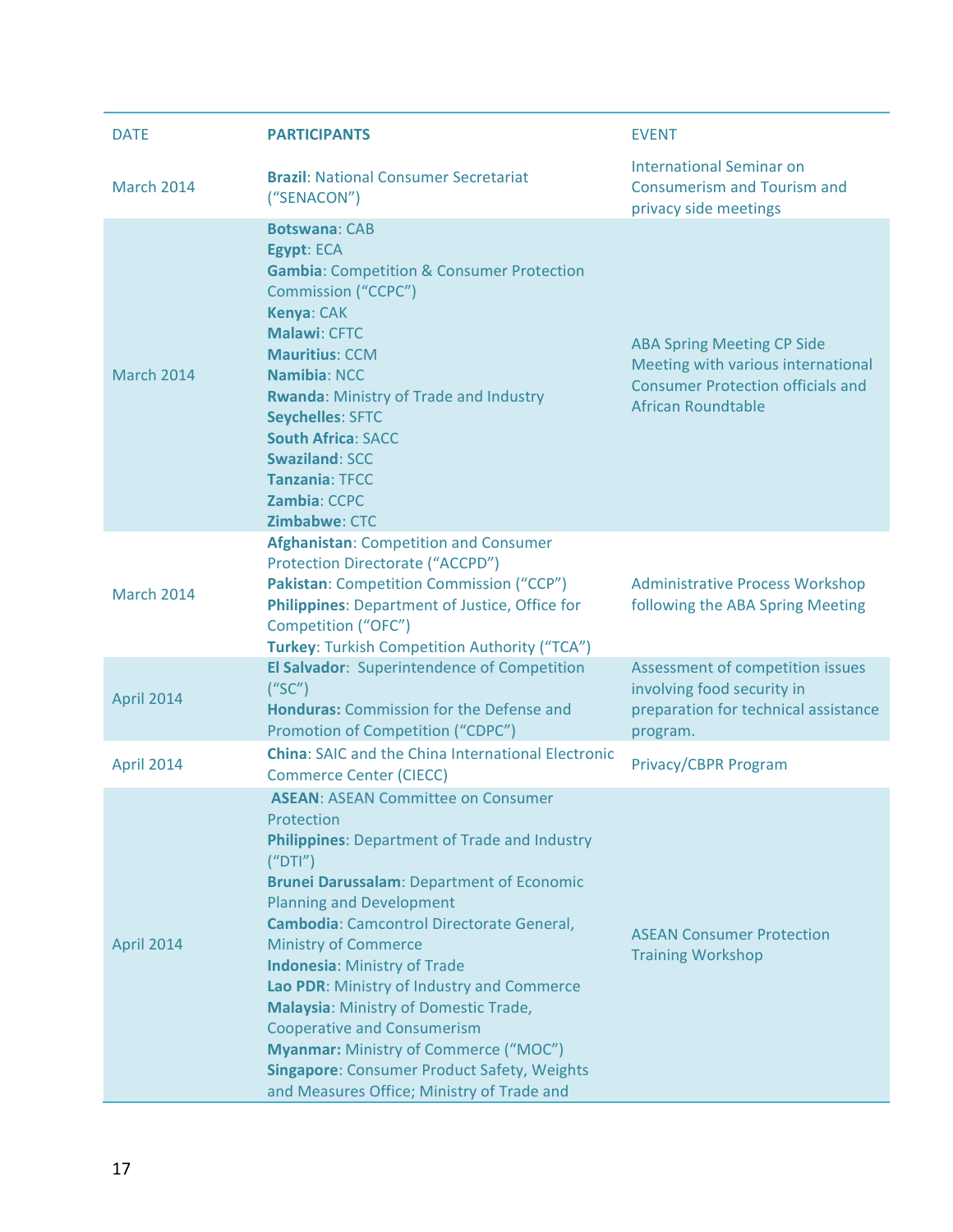| <b>DATE</b>     | <b>PARTICIPANTS</b>                                                                                                                                                                                                                                                                                                                                                                                                                                                                                                                                                                                                                                                                            | <b>EVENT</b>                                                                                                                                                                                 |
|-----------------|------------------------------------------------------------------------------------------------------------------------------------------------------------------------------------------------------------------------------------------------------------------------------------------------------------------------------------------------------------------------------------------------------------------------------------------------------------------------------------------------------------------------------------------------------------------------------------------------------------------------------------------------------------------------------------------------|----------------------------------------------------------------------------------------------------------------------------------------------------------------------------------------------|
| <b>May 2014</b> | Industry<br><b>Thailand: Office of the Consumer Protection</b><br><b>Board</b><br>Vietnam: VCA<br>Albania: Albanian Competition Authority ("ACA")<br><b>Bulgaria: Commission for the Protection of</b><br><b>Competition ("CPC)</b><br><b>Croatia:</b> Croatian Competition Authority ("CCA")<br><b>Czech Republic: Office for the Protection of</b><br>Competition<br><b>Estonia: Estonia Competition Authority</b><br><b>Hungary: Hungarian Competition Office</b><br>Kosovo: Kosovo Competition Commission ("KCC")<br>Latvia: Competition Council of Latvia<br>Lithuania: Competition Council of the Republic of<br>Lithuania<br><b>Slovenia: Slovenia Competition Protection</b><br>Agency | <b>Seventh Annual Southeast Europe</b><br><b>Competition Program: Parallel</b><br><b>Conduct and Exclusionary Conduct,</b><br>Hosted by the Slovenia<br><b>Competition Protection Agency</b> |
| <b>May 2014</b> | <b>Bulgaria: CPC</b><br><b>Serbia: Serbian Competition Authority</b><br>Albania: ACA<br><b>Bosnia &amp; Herzegovina: Competition Council</b><br><b>Croatia: CCA</b><br>Kosovo: KCC<br>Montenegro: Agency for the Protection of<br>Competition<br><b>Macedonia: Commission for the Protection of</b><br>Competition                                                                                                                                                                                                                                                                                                                                                                             | <b>UNCTAD Sofia Competition Forum</b>                                                                                                                                                        |
| <b>May 2014</b> | <b>Philippines: OFC</b>                                                                                                                                                                                                                                                                                                                                                                                                                                                                                                                                                                                                                                                                        | <b>Drafting Competition Complaints,</b><br>Discovery, Settlements and Other<br><b>Documents</b>                                                                                              |
| <b>May 2014</b> | <b>Botswana: CAB</b><br>Ethiopia: Ethiopian Trade Competition and<br><b>Consumers' Protection Authority ("ETCCPA")</b><br><b>Mauritius: CCM</b><br><b>Mozambique: Mozambique Competition</b><br>Authority ("MCA")<br><b>Namibia: NCC</b><br><b>Seychelles: SFTC</b><br><b>South Africa: SACC</b><br><b>Swaziland: SCC</b><br><b>Tanzania: TFCC</b><br>Zambia: CCPC                                                                                                                                                                                                                                                                                                                             | Investigative Skills Workshop in<br><b>Conjunction With the Africa</b><br><b>Competition Forum</b>                                                                                           |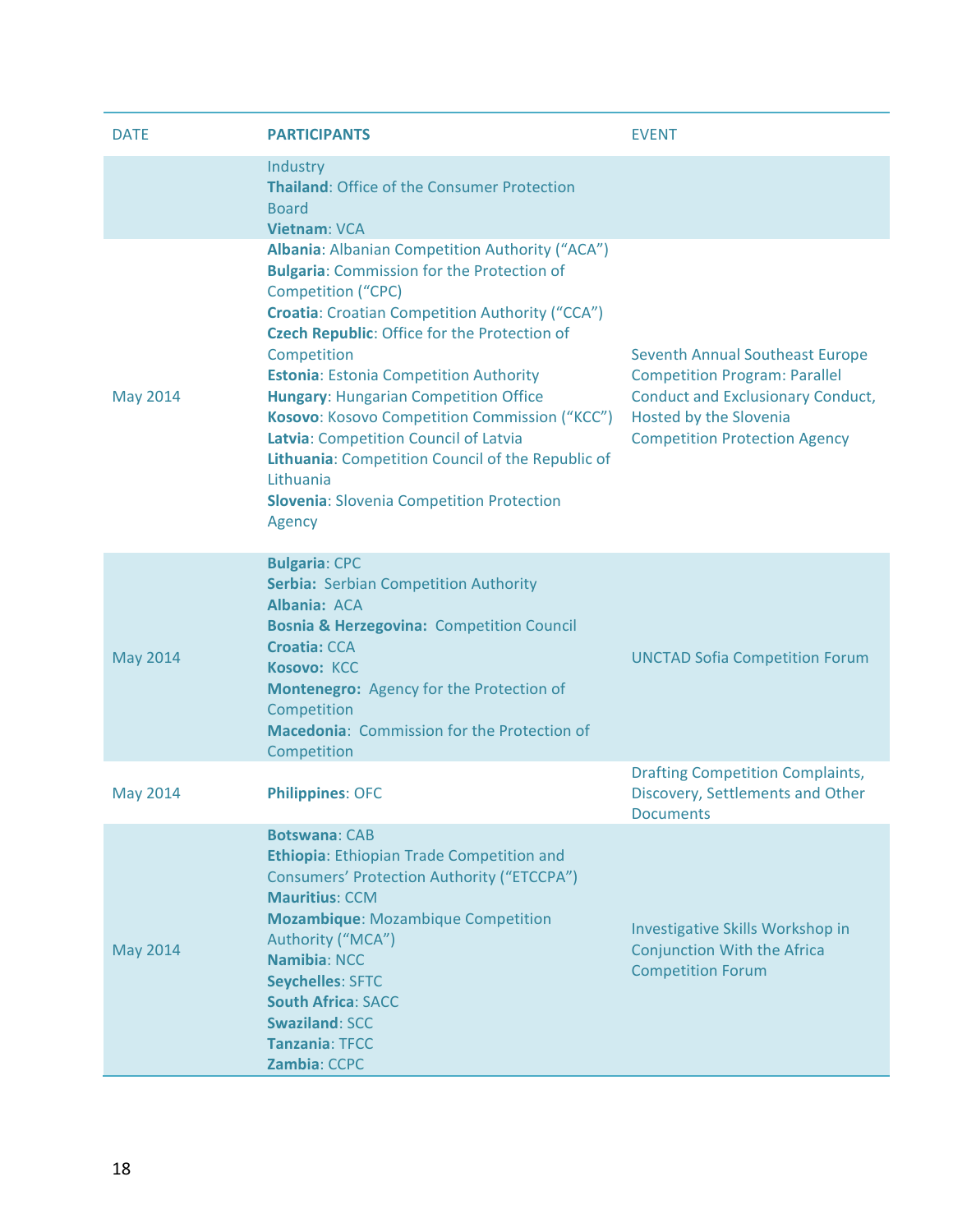| <b>DATE</b>      | <b>PARTICIPANTS</b>                                                                                                                                                                                                                                                                                                                                                                                                                                                   | <b>EVENT</b>                                                                                                       |
|------------------|-----------------------------------------------------------------------------------------------------------------------------------------------------------------------------------------------------------------------------------------------------------------------------------------------------------------------------------------------------------------------------------------------------------------------------------------------------------------------|--------------------------------------------------------------------------------------------------------------------|
| <b>June 2014</b> | <b>Colombia:</b> Superintendence of Industry and<br>Commerce ("SIC")                                                                                                                                                                                                                                                                                                                                                                                                  | Multilateral Workshop on<br><b>Interoperability of Privacy Systems</b>                                             |
| <b>June 2014</b> | <b>El Salvador: SC</b><br><b>Honduras: CDPC</b><br><b>Guatemala: Private and Public Sector</b><br><b>Stakeholders</b>                                                                                                                                                                                                                                                                                                                                                 | Assessment of competition issues<br>involving food security in<br>preparation for technical assistance<br>program. |
| <b>July 2014</b> | <b>Botswana: CAB</b><br><b>COMESA: COMESA Competition Commission</b><br>("COMESA")<br>Kenya: CAK<br>Malawi: CFTC<br><b>Mauritius: CCM</b><br>Namibia: NCC<br><b>Seychelles: SFTC</b><br><b>South Africa: SACC</b><br><b>Swaziland: SCC</b><br><b>Zambia: CCPC</b><br>Zimbabwe: CTC                                                                                                                                                                                    | Regional Workshop on Practical<br><b>Skills for Planning and Conducting</b><br>Investigations                      |
| <b>July 2014</b> | <b>COMESA CC</b>                                                                                                                                                                                                                                                                                                                                                                                                                                                      | Consultations with CCC on its Draft<br><b>Merger Assessment Guidelines</b>                                         |
| <b>July 2014</b> | <b>ASEAN: ASEAN Experts Group on Competition</b><br><b>Cambodia: Ministry of Commerce, Legal Affairs</b><br>Department<br><b>Indonesia: KPPU</b><br>Laos: Ministry of Industry and Commerce<br><b>Malaysia: Malaysia Competition Commission</b><br>("MyCC")<br><b>Myanmar: Ministry of Trade and Industry</b><br><b>Philippines: DTI</b><br><b>Singapore: CCS</b><br><b>Thailand: Ministry of Commerce, Trade</b><br><b>Competition Bureau</b><br><b>Vietnam: VCA</b> | Private Rights of Action in<br><b>Competition Cases</b>                                                            |
| <b>July 2014</b> | <b>Philippines: DTI</b>                                                                                                                                                                                                                                                                                                                                                                                                                                               | <b>Consumer Protection Pyramid</b><br><b>Schemes Workshop</b>                                                      |
| <b>July 2014</b> | India:<br>Data Security Council of India ("DSCI")<br><b>National Association of Software and Services</b><br>Companies ("NASSCOM")<br><b>Messaging Malware Mobile Anti-Abuse Working</b><br>Group ("MAAWG")                                                                                                                                                                                                                                                           | CP Meetings with Chiefs of Police<br>and Call Center Fraud Working<br>Group                                        |
| August 2014      | Colombia: SIC                                                                                                                                                                                                                                                                                                                                                                                                                                                         | <b>Merger Notification Workshop</b>                                                                                |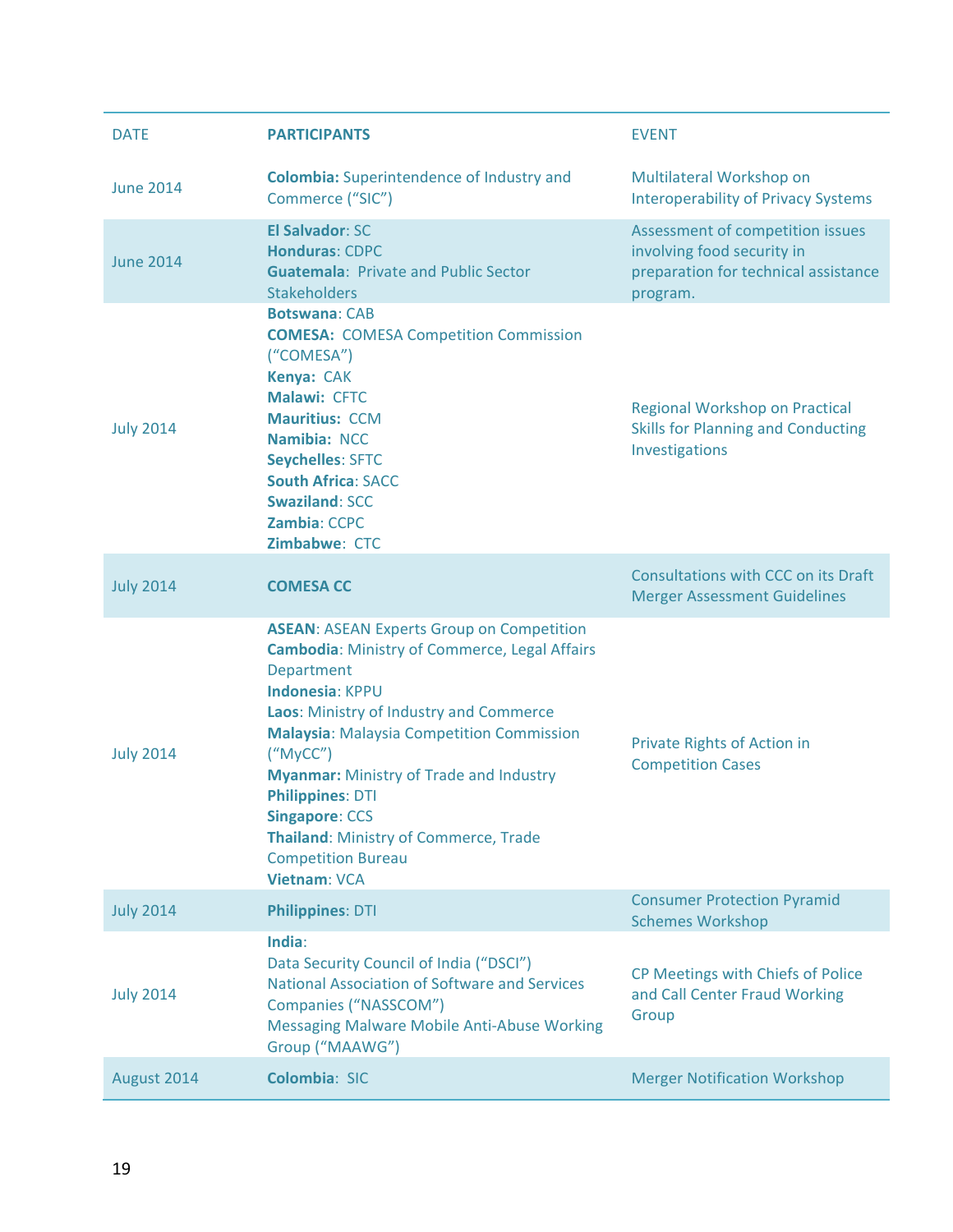| <b>DATE</b>    | <b>PARTICIPANTS</b>                                                                                                                                                                                                                                                                                                                                                                                                                                                                                                                                                                                                                                                                                                                                                                                                                                              | <b>EVENT</b>                                                                                                                                                           |
|----------------|------------------------------------------------------------------------------------------------------------------------------------------------------------------------------------------------------------------------------------------------------------------------------------------------------------------------------------------------------------------------------------------------------------------------------------------------------------------------------------------------------------------------------------------------------------------------------------------------------------------------------------------------------------------------------------------------------------------------------------------------------------------------------------------------------------------------------------------------------------------|------------------------------------------------------------------------------------------------------------------------------------------------------------------------|
| August 2014    | <b>China: SAIC</b>                                                                                                                                                                                                                                                                                                                                                                                                                                                                                                                                                                                                                                                                                                                                                                                                                                               | <b>APEC - Advertising Capacity</b><br><b>Building Program and side meetings</b><br>with SAIC and other Chinese<br>officials                                            |
| August 2014    | <b>Estonia:</b> Estonian Ministry of Justice and<br><b>E-Governance Academy Foundation</b><br><b>Afghanistan: ACCPD</b>                                                                                                                                                                                                                                                                                                                                                                                                                                                                                                                                                                                                                                                                                                                                          | <b>CLDP Program for the Afghanistan</b><br><b>Information Technology Law</b><br>legislative conference                                                                 |
| August 2014    | <b>Guatemala: Private and public sector</b><br>stakeholders<br><b>Honduras: Commission for the Defense and</b><br><b>Promotion of Competition (CDPC)</b>                                                                                                                                                                                                                                                                                                                                                                                                                                                                                                                                                                                                                                                                                                         | Assessment of competition issues<br>involving food security in<br>preparation for technical assistance<br>program.                                                     |
| August 2014    | <b>Mexico: Federal Judicial Training Institute</b>                                                                                                                                                                                                                                                                                                                                                                                                                                                                                                                                                                                                                                                                                                                                                                                                               | <b>Introduction to Economic Analysis</b><br>in Competition Cases                                                                                                       |
| August 2014    | <b>Colombia: SIC and UNCTAD</b>                                                                                                                                                                                                                                                                                                                                                                                                                                                                                                                                                                                                                                                                                                                                                                                                                                  | <b>International Consumer Protection</b><br>Forum on Advertising Law and<br>IberoAmerican Forum of<br><b>Government Consumer Protection</b><br><b>Agencies (FIAGC)</b> |
| September 2014 | <b>Mexico: PROFECO</b>                                                                                                                                                                                                                                                                                                                                                                                                                                                                                                                                                                                                                                                                                                                                                                                                                                           | CP Workshop II (notary fraud,<br>immigration scams, travel scams,<br>and consumer education)                                                                           |
| September 2014 | <b>Turkey: Turkish Competition Authority</b>                                                                                                                                                                                                                                                                                                                                                                                                                                                                                                                                                                                                                                                                                                                                                                                                                     | Turkish CP Authority in Washington<br>for CP-Privacy Meetings                                                                                                          |
| September 2014 | <b>Malawi: CFTC, Communications Regulatory</b><br>Authority<br><b>Botswana: CAB; Ministry of Trade and Industry</b><br>("BMTI")<br><b>COMESA</b><br><b>Consumers International: Office of Africa</b><br><b>Egypt: Consumer Protection Agency; National</b><br><b>Telecommunications Regulatory Authority</b><br><b>Gambia:</b> The Gambia Competition Commission<br><b>Ghana: Ministry of Trade and Industry</b><br><b>Interpol</b> Anti-Corruption and Financial Crimes<br>Kenya: CAK<br><b>Nigeria: Nigerian Consumer Protection Council;</b><br><b>Economic and Financial Crimes Commission; NCC</b><br>South Africa: NCC; National Credit Regulator<br><b>Swaziland: SCC</b><br><b>Tanzania: TFCC</b><br><b>Uganda: Consumer Education Trust,</b><br><b>Communications Commission</b><br><b>UNCTAD:</b> Competition and Consumer Protection<br><b>Branch</b> | 6th African Consumer Protection<br><b>Dialogue Conference</b>                                                                                                          |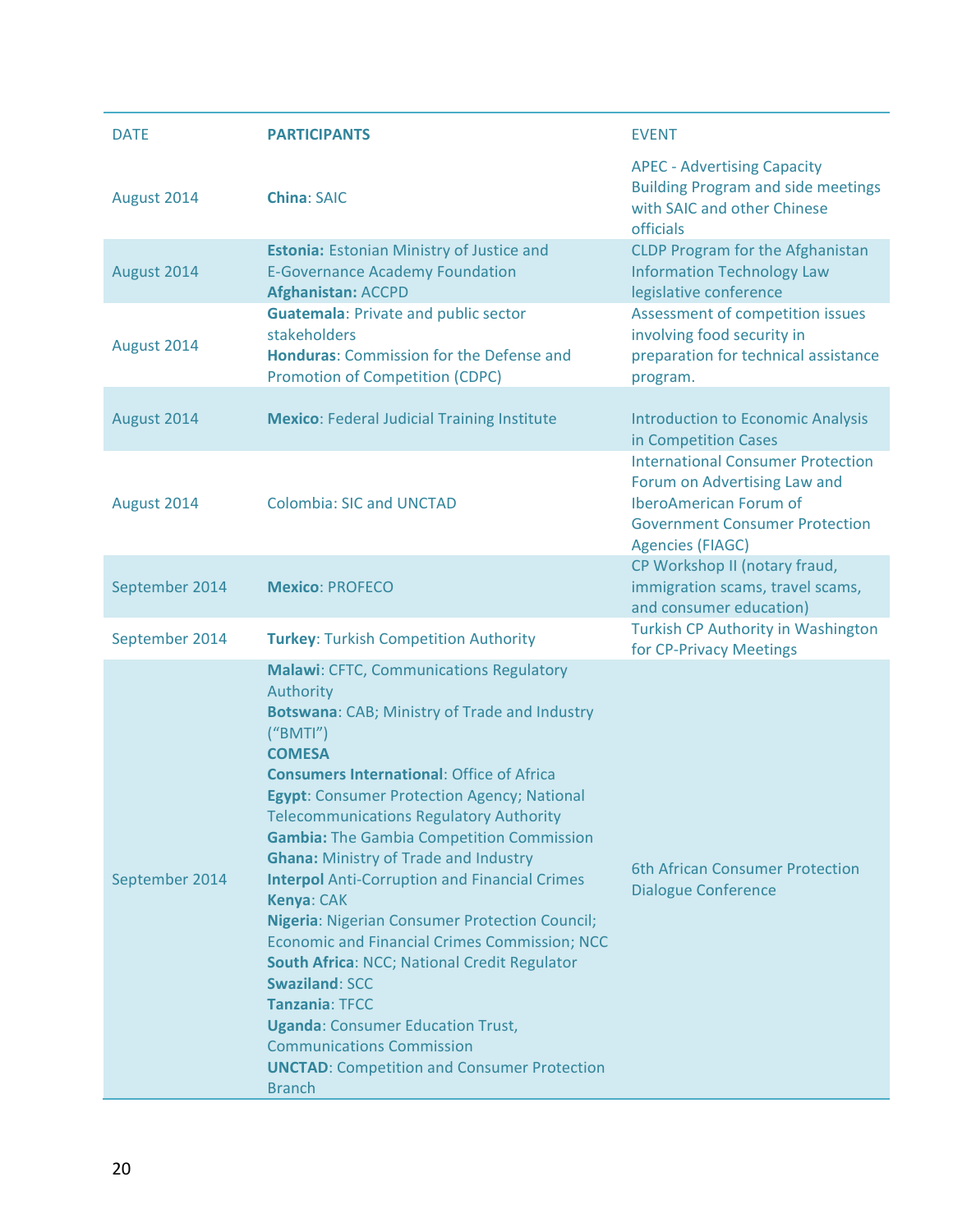| <b>DATE</b>    | <b>PARTICIPANTS</b>                                                                             | <b>EVENT</b>                                               |
|----------------|-------------------------------------------------------------------------------------------------|------------------------------------------------------------|
|                | Zambia: CCPC, Financial Sector Regulator,<br><b>Ministry of Justice</b><br><b>Zimbabwe: CTC</b> |                                                            |
| September 2014 | <b>Uganda: Uganda Communications Commission</b>                                                 | <b>Consumer Protection Stakeholder</b><br>Roundtable       |
| September 2014 | <b>Dominican Republic: Pro-Competencia</b>                                                      | Workshop on competition<br>advocacy                        |
| September 2014 | India: CCI and IICA                                                                             | Competition Issues in the<br><b>Healthcare Sector</b>      |
| September 2014 | <b>Kuwait: Central Bank</b>                                                                     | <b>Credit Reporting Issues</b>                             |
| September 2014 | India: CCI                                                                                      | One week FTC study tour for CCI<br>economist               |
| September 2014 | India: CCI                                                                                      | Six week FTC internship for CCI<br>attorney                |
| September 2014 | <b>Dominican Republic: Pro-Competencia</b>                                                      | Workshop on investigative<br>techniques in antitrust cases |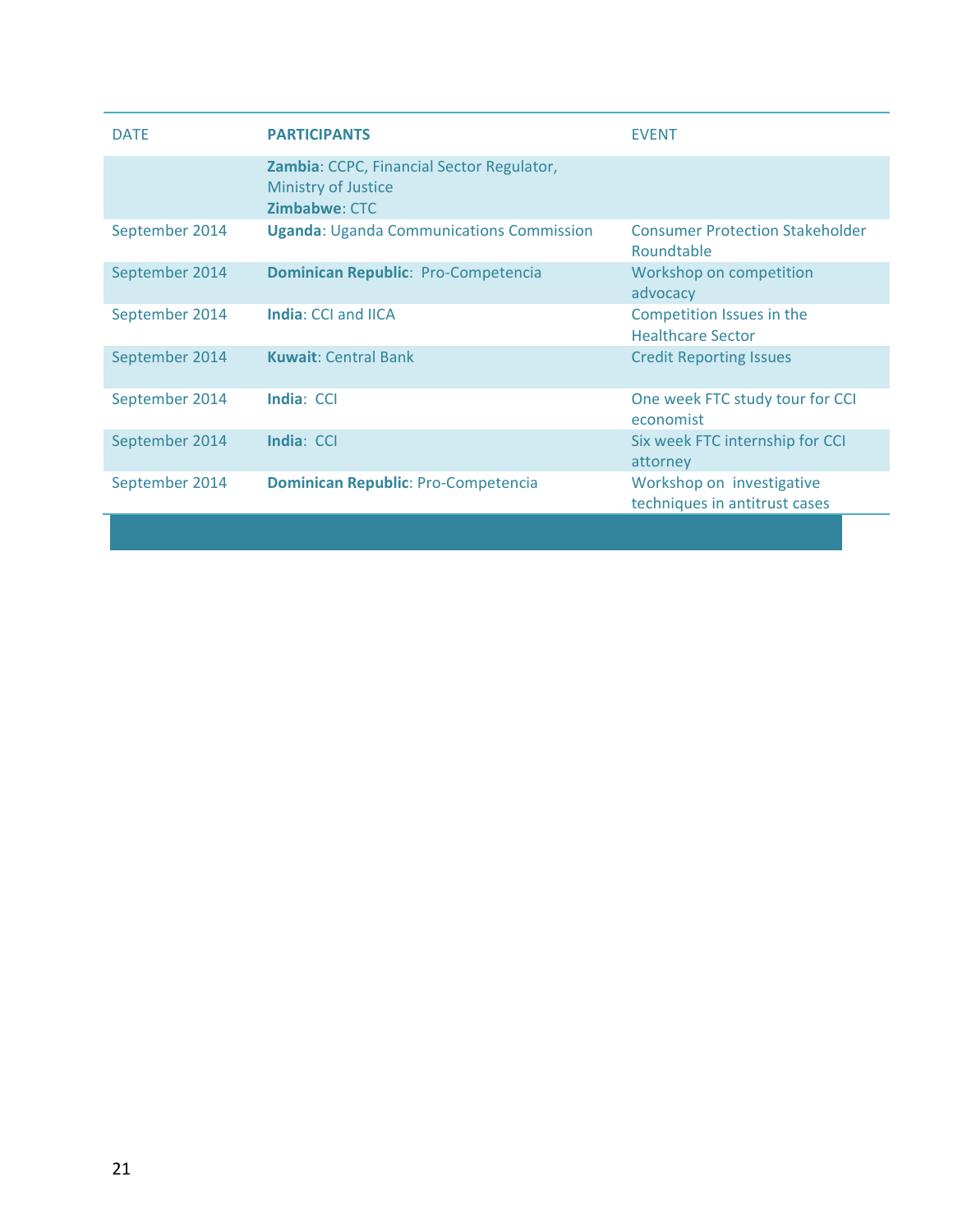## <span id="page-22-0"></span>**APPENDIX B: US AGENCIES, INTERNATIONAL ORGANIZATIONS AND NETWORKS REFERENCED IN TA REPORT**

#### **OTHER U.S. AGENCIES:**

United States Agency for International Development ("USAID") <http://www.usaid.gov/>

United States Department of Commerce ("DOC") [http://www.commerce.gov](http://www.commerce.gov/)

DOC, Commercial Law Development Program ("DOC-CLDP") [http://cldp.doc.gov](http://cldp.doc.gov/)

United States Department of Justice ("DOJ") [http://www.justice.gov](http://www.justice.gov/)

United States Department of State [http://www.state.gov](http://www.state.gov/)

United States Patent and Trademark Office ("PTO") <http://www.uspto.gov/>

#### **INTERNATIONAL ORGANIZATIONS AND NETWORKS:**

African Competition Forum ("ACF") <http://www.africancompetitionforum.org/> ASEAN Experts Group on Competition ("AEGC") <http://www.aseancompetition.org/> ASEAN Secretariat <http://www.asean.org/asean/asean-secretariat> Asia Pacific Privacy Authorities Forum ("APPA")-Pacific Economic Cooperation ("APEC") <http://www.appaforum.org/> Asia-Pacific Economic Cooperation ("APEC") <http://www.apec.org/> Asia-Pacific Economic Cooperation Competition Policy and Law Group ("APEC-CPLG") <http://www.apec.org/Groups/Economic-Committee/Competition-Policy-and-Law-Group.aspx> Association of Southeast Asian Nations ("ASEAN") Committee on Consumer Protection ("ACCP") <http://aseanconsumer.org/> Common Market for Eastern and Southern Africa ("COMESA") Competition Commission <http://www.comesacompetition.org/>